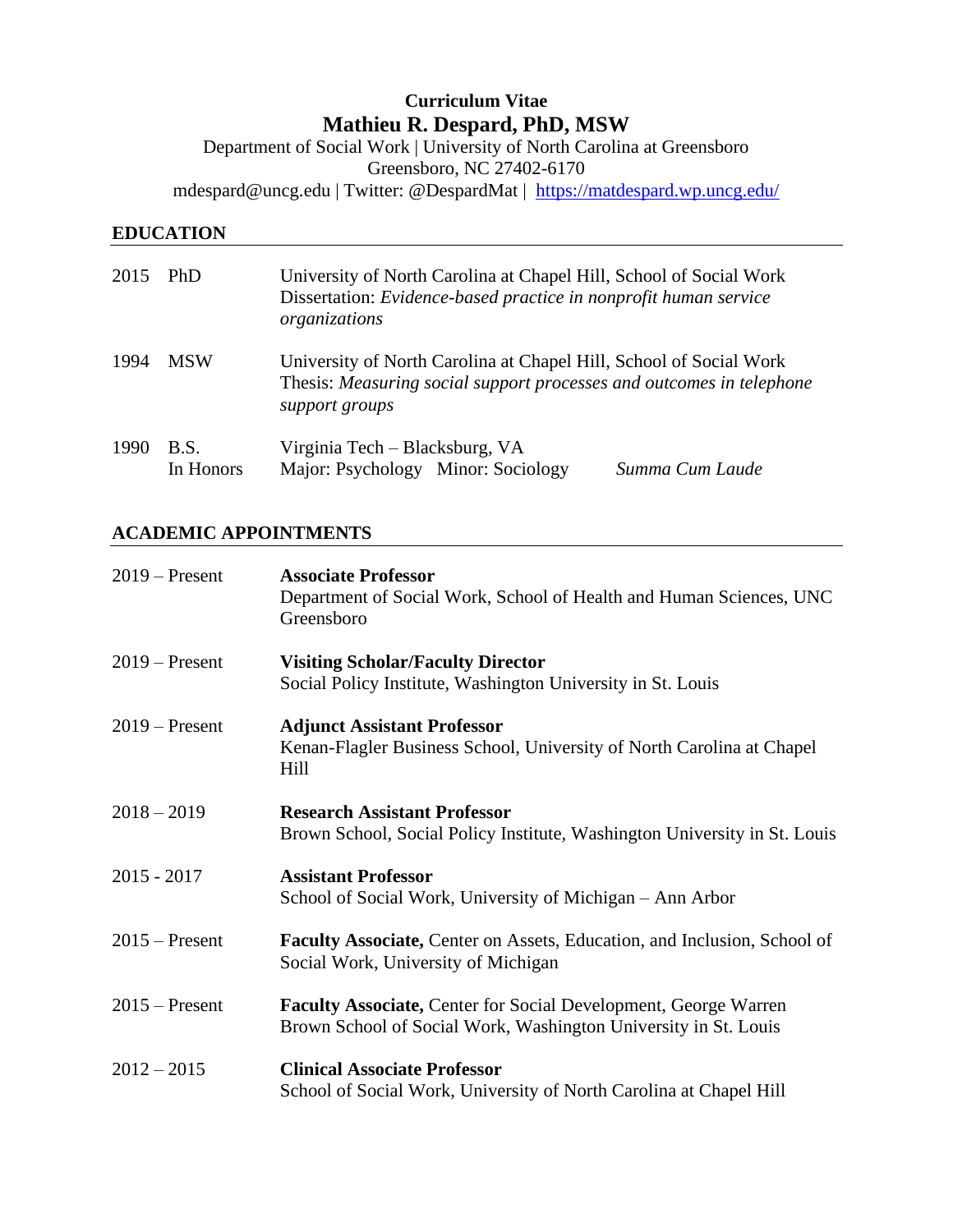| $2006 - 2012$ | <b>Clinical Assistant Professor</b><br>School of Social Work, University of North Carolina at Chapel Hill    |
|---------------|--------------------------------------------------------------------------------------------------------------|
| $2011 - 2015$ | <b>Adjunct Instructor</b><br>Kenan-Flager School of Business, University of North Carolina at Chapel<br>Hill |
| 2005          | <b>Visiting Clinical Instructor</b><br>School of Social Work, University of North Carolina at Chapel Hill    |

# **PROFESSIONAL EMPLOYMENT**

| $2017 - 2018$ | <b>Executive Director</b><br>Center for Community Capital, UNC-Chapel Hill                                                                                                                                                                 |
|---------------|--------------------------------------------------------------------------------------------------------------------------------------------------------------------------------------------------------------------------------------------|
|               | Managed and led small research center focused on affordable housing,<br>financial inclusion, and economic mobility.                                                                                                                        |
| $2004 - 2006$ | <b>Project Coordinator</b><br>Center for Health Policy - Health Inequalities Program, Duke University                                                                                                                                      |
|               | Managed a system-based, health information technology intervention of a<br>federally-funded randomized controlled trial that assessed impact on<br>clinical outcomes of persons living with HIV disease.                                   |
| $2003 - 2004$ | <b>Chief Operating Officer</b><br>Bradley Free Clinic, Roanoke, VA                                                                                                                                                                         |
|               | Developed and managed strategic partnerships to improve medical and<br>dental care, initiated cost containment strategies, analyzed data on care<br>delivery and patient outcomes, and supervised volunteer recruitment and<br>management. |
| $2001 - 2003$ | <b>Associate Director, Research &amp; Development, Head Start</b><br>Total Action Against Poverty, Roanoke, VA                                                                                                                             |
|               | Helped manage outcome measurement efforts, developed funding<br>proposals and a new economic empowerment program, and supported<br>special projects focused on social enterprise and community arts for low-<br>income youth.              |
| $2000 - 2001$ | <b>Interim President &amp; CEO</b><br>United Way of Roanoke Valley, Roanoke, VA                                                                                                                                                            |
|               | Supervised resource development and operations, and served as a liaison<br>to the board of directors and community stakeholder organizations during<br>a period of executive transition.                                                   |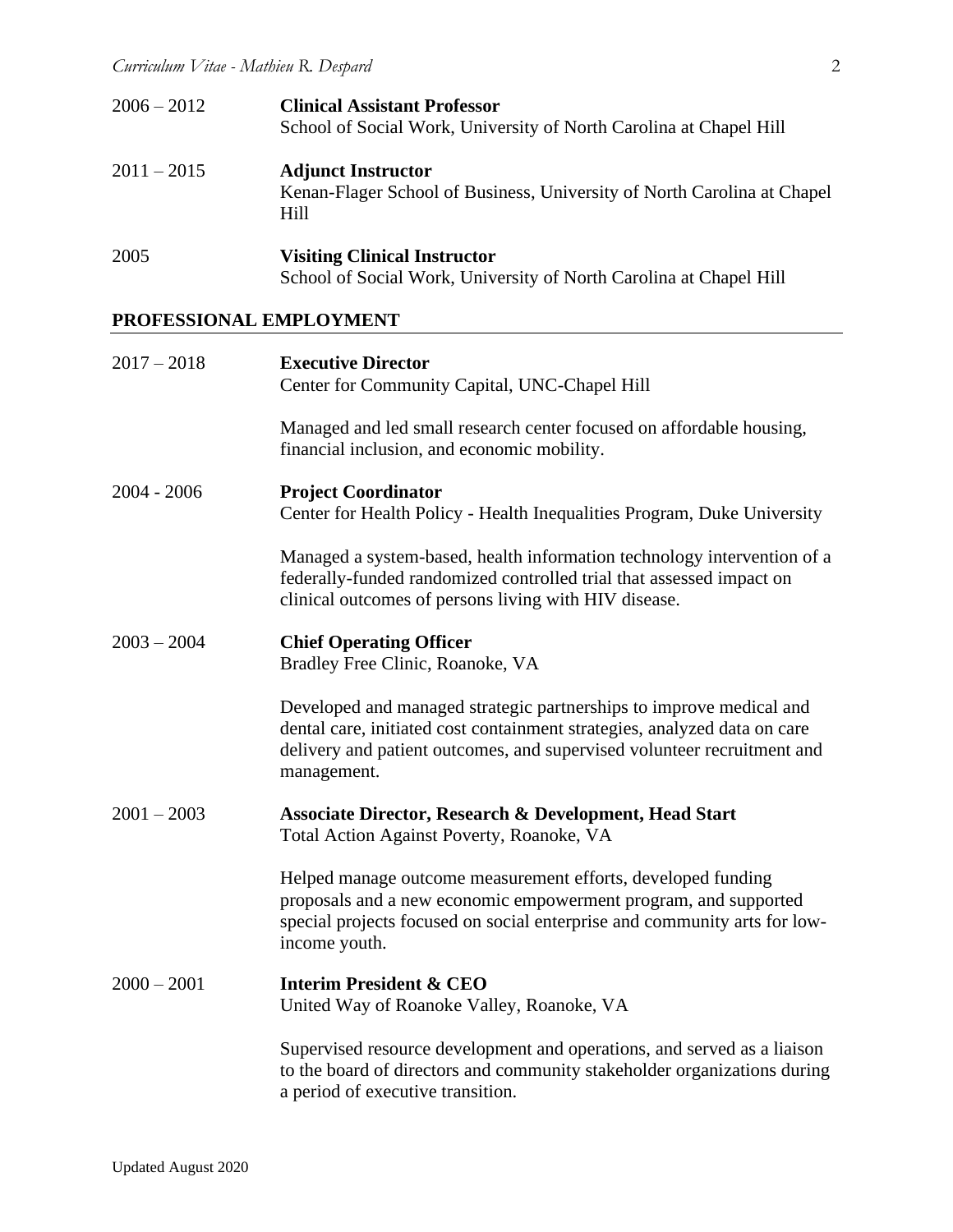| $1998 - 2001$    | <b>Vice President, Community Building</b><br>United Way of Roanoke Valley, Roanoke, VA                                                                                                                         |
|------------------|----------------------------------------------------------------------------------------------------------------------------------------------------------------------------------------------------------------|
|                  | Managed a community early childhood development initiative, led<br>community impact strategies, and provided training and technical<br>assistance to partner agencies on outcome measurement.                  |
| $1997 - 1998$    | <b>Agency Coordinator</b><br>Center for Health Policy, Duke University                                                                                                                                         |
| $1994 - 1997$    | <b>Assistant Director</b><br>Piedmont HIV Health Care Consortium, Durham, NC                                                                                                                                   |
| $1992 - 1993$    | <b>Student Assistance Counselor</b><br>Chapel Hill High School, Chapel Hill, NC (MSW field placement)                                                                                                          |
| $1990 - 1992$    | <b>Staff Chemical Dependency Counselor, HIV Case Manager</b><br>So Others Might Eat (S.O.M.E.), Inc., Washington, DC                                                                                           |
| 1990             | <b>Case Manager</b><br>Carpenter's Shelter for the Homeless, Alexandria, VA                                                                                                                                    |
|                  | <b>GRANTS &amp; RESEARCH EXPERIENCE</b>                                                                                                                                                                        |
| $2019$ – present | <b>Co-Principal Investigator, Common Cents Lab. Sub-contract with Duke</b><br>University. (\$1,200,585; sub-contract for \$127,296 with Washington University<br>in St. Louis).<br>PI: Michal Grinstein-Weiss. |
| $2018$ – present | <b>Principal Investigator,</b> Evaluation of $5th$ Challenge of the Financial Solutions<br>Lab. Financial Health Network (\$367,409; sub-contract for \$42,514 with<br>Washington University in St. Louis).    |
| $2018$ – present | <b>Co-Principal Investigator, Improving Financial Well-Being through Tax Filing</b><br>and the Workplace. JPMorgan Chase Foundation (\$385,000).<br>Co-PIs: Michal Grinstein-Weiss, Stephen Roll               |
| $2018 - 2019$    | Co-Principal Investigator, Research summary on family financial<br>networks and income volatility, Abt Associates (\$22,000).<br>PI: Stephen Roll.                                                             |
| $2018 - 2019$    | <b>Principal Investigator, Workforce Financial Wellness: Evidence from</b><br>Existing Programs and Future Directions for Philanthropy, Asset Funders<br>Network (\$25,000).                                   |
| $2017 - 2018$    | <b>Principal Investigator, Research on Financial Coaching Platforms and</b><br>the Impact of Student Loan Debt on Household Financial Health. MetLife<br>Foundation (\$250,000).                               |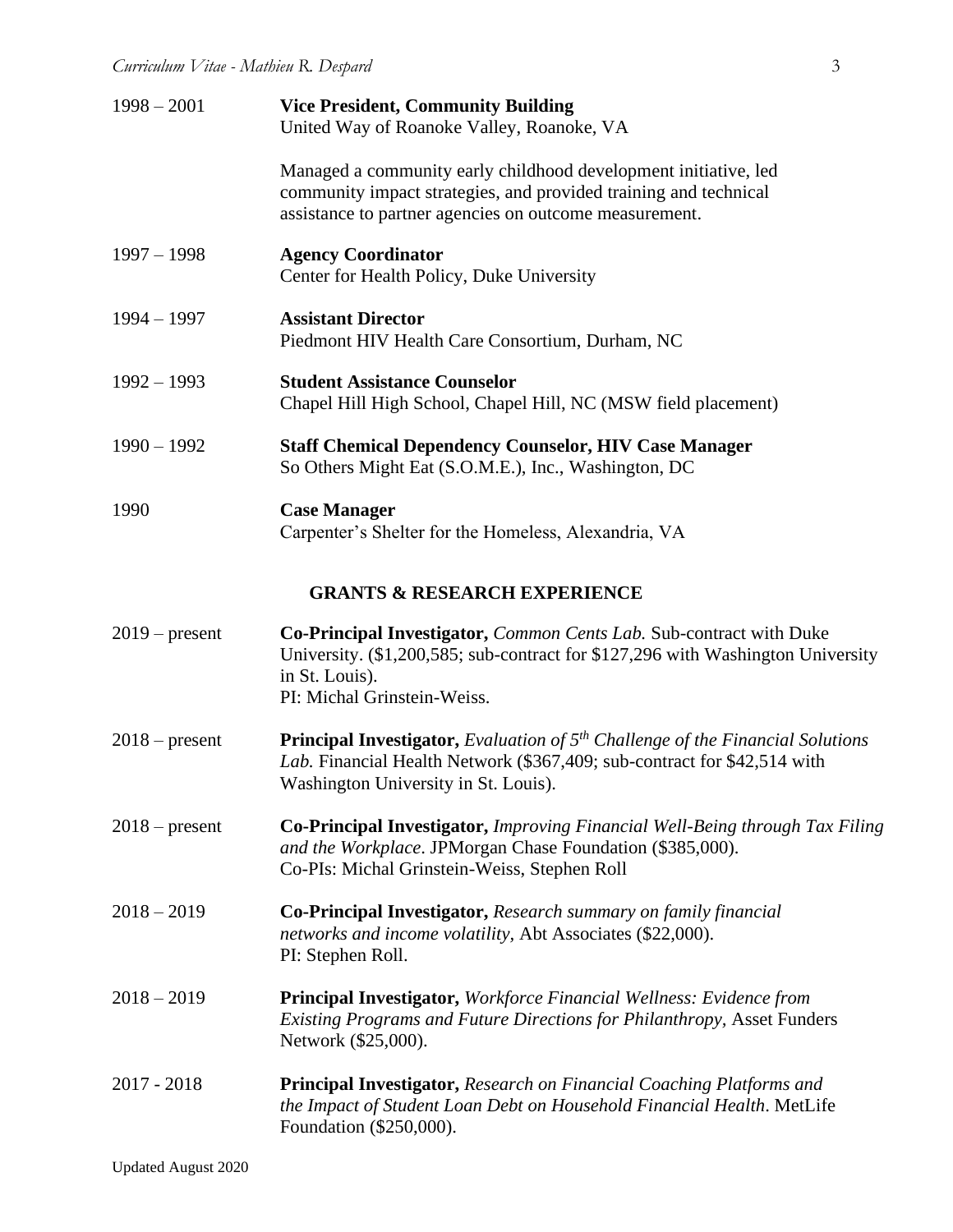| $2017 - 2018$ | Co-Principal Investigator, HUD pre-purchase counseling study. Abt<br>Associates. (\$30,687).<br>PI: Roberto Quercia.                                                                                                                                                                                                    |
|---------------|-------------------------------------------------------------------------------------------------------------------------------------------------------------------------------------------------------------------------------------------------------------------------------------------------------------------------|
| $2017 - 2019$ | Co-Principal Investigator, Employer-Based Financial Wellness<br><i>Programs.</i> WK Kellogg Foundation (\$750,000; sub-grant for \$30,000<br>with Washington University in St. Louis).<br>PI: Michal Grinstein-Weiss, Washington University in St. Louis.                                                               |
| $2017 - 2018$ | Co-Principal Investigator, Employer-Based Financial Wellness<br>Programs. JP Morgan Chase Foundation (\$400,000; sub-grant for \$30,000<br>with Washington University in St. Louis).<br>PI: Michal Grinstein-Weiss, Washington University in St. Louis.                                                                 |
| 2017          | Co-Principal Investigator, Poor, Invisible, and Left Behind: Financial<br>Instability, Material Hardship, and the Availability and Use of Community<br>Resources among Low-Income Rural Households. Poverty Solutions<br>Initiative, University of Michigan (\$19,968).<br>Co-PI: Addie Weaver, University of Michigan. |
| 2017          | <b>Co-Investigator, University of Michigan Summer Youth Employment</b><br><i>Initiative</i><br>PI: Luke Schaefer, University of Michigan School of Social Work.                                                                                                                                                         |
| $2016 - 2017$ | Co-Principal Investigator, Detroit Neighborhoods Initiative. WK<br>Kellogg Foundation (\$350,000).<br>PI: Trina Shanks, University of Michigan.                                                                                                                                                                         |
| $2016 - 2017$ | Co-Principal Investigator, Mapping Financial Opportunity. MetLife<br>Foundation (\$350,000; sub-grant for \$36,281 with University of Kansas).<br>PI: Terri Friedline, University of Kansas.                                                                                                                            |
| $2015 - 2017$ | Co-Principal Investigator, Employer-Based Financial Wellness<br>Programs. Ford Foundation (\$550,000; sub-grant for \$15,000 with<br>Washington University in St. Louis).<br>PI: Michal Grinstein-Weiss, Washington University in St. Louis.                                                                            |
| $2015 - 2016$ | Co-Principal Investigator, Refund-to-Savings. Ford Foundation<br>(\$500,000; sub-grant for \$15,000 with Washington University in St.<br>Louis).<br>PI: Michal Grinstein-Weiss, Washington University in St. Louis.                                                                                                     |
| $2013 - 2015$ | <b>Principal Investigator, Capacity Building Needs and Preferences and</b><br>Financial Challenges of non-governmental organizations in sub Saharan<br>Africa, School of Social Work, University of North Carolina at Chapel<br>Hill.                                                                                   |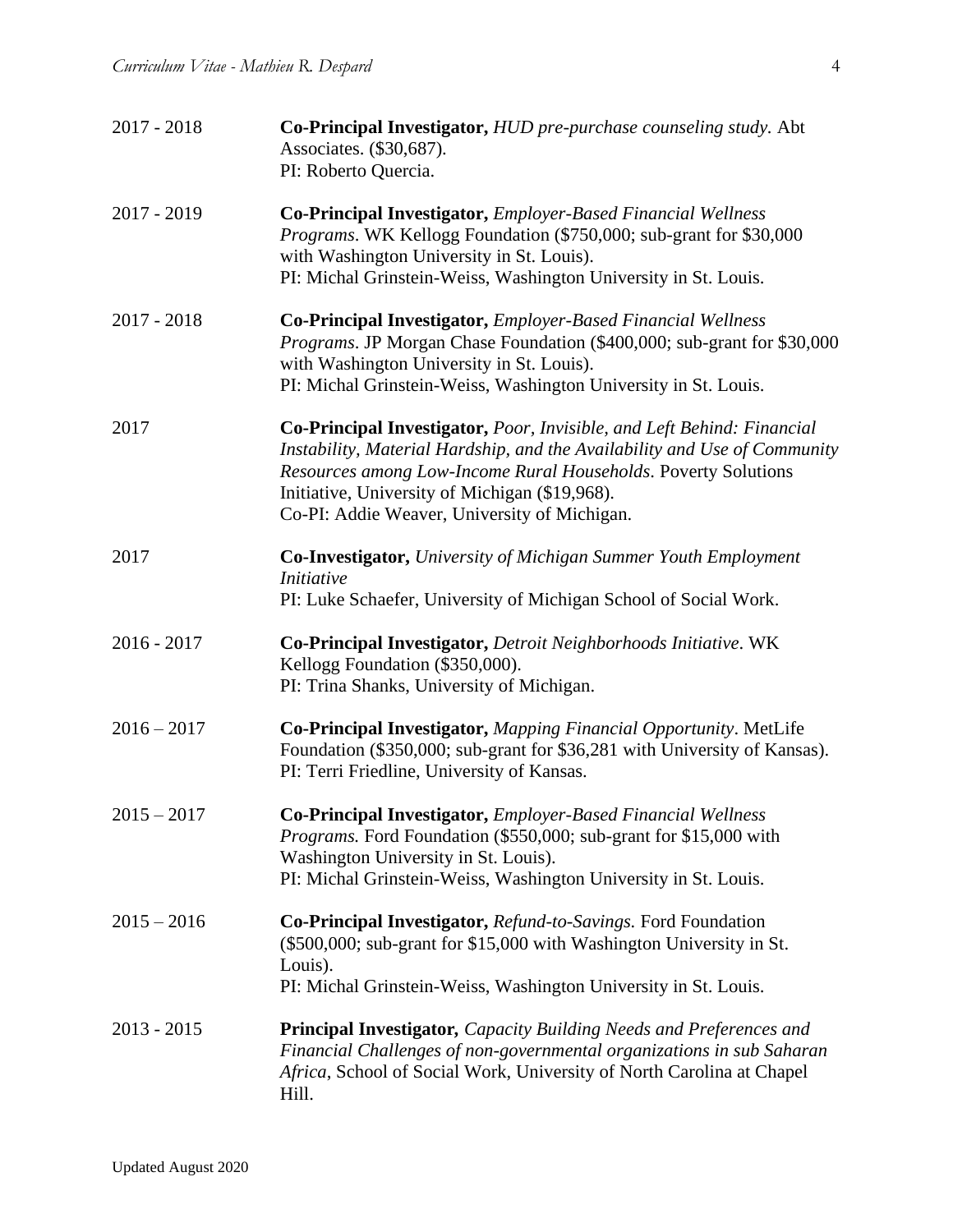| $2013 - 2015$ | <b>Co-Investigator, Macro Practice Experiences among Recent MSW</b><br>Alumni: Implications for Student Recruitment and Education. School of<br>Social Work, University of North Carolina at Chapel Hill.<br>PI: Amanda Sheely. |
|---------------|---------------------------------------------------------------------------------------------------------------------------------------------------------------------------------------------------------------------------------|
| 2012          | Co-Principal Investigator, Employment and Financial Inclusion Youth<br>Project in Kibera. Armfield-Reeves Innovation Fund, School of Social<br>Work, University of North Carolina at Chapel Hill (\$18,500).<br>PI: Gina Chowa. |
| 2010 to 2013  | Research Assistant, YouthSave, Ghana Impact Assessment, Washington<br>University, Center for Social Development.<br>PI: Gina Chowa.                                                                                             |
| 2009 to 2011  | <b>Co-Investigator, Formative Research of Youth Asset Development in</b><br>Nairobi, Kenya. School of Social Work, University of North Carolina at<br>Chapel Hill.<br>PI: Gina Chowa.                                           |
| 2009          | Principal Investigator, Assessing the Financial Training Needs and<br>Experiences of Social Workers. Armfield-Reeves Innovation Fund, School<br>of Social Work, University of North Carolina at Chapel Hill (\$13,500).         |
| $2004 - 2006$ | <b>Project Coordinator, HIV Integration Health Outcomes Project</b><br>Evaluation. Duke University, Center for Health Policy                                                                                                    |
| $1993 - 1994$ | <b>Research Assistant, Durham and Richmond County Community Needs</b><br>Assessments. Human Services Research & Design Lab, School of Social<br>Work, University of North Carolina at Chapel Hill.                              |
| 1992 - 1994   | <b>Research Assistant, Assessing the Outcomes of Telephone Support</b><br>Groups for Persons Living with HIV Disease, School of Social Work,<br>University of North Carolina at Chapel Hill.                                    |

# **PUBLICATIONS**

### **Articles in Refereed Journals**

- 1. **Despard, M.,** Frank-Miller, E., Zeng, Y., Fox-Dichter, S., Germain, G., Grinstein-Weiss, M., & Covington, M. Employee financial wellness programs: Promising new benefit for frontline workers? (Accepted). *Compensation and Benefits Review.*
- 2. **Despard, M.,** Frank-Miller, E., Fox-Dichter, S., Germain, G., & Conan, M. Employee financial wellness programs: Opportunities to promote financial inclusion? Advance online publication. *Journal of Community Practice.* <https://doi.org/10.1080/10705422.2020.1796878>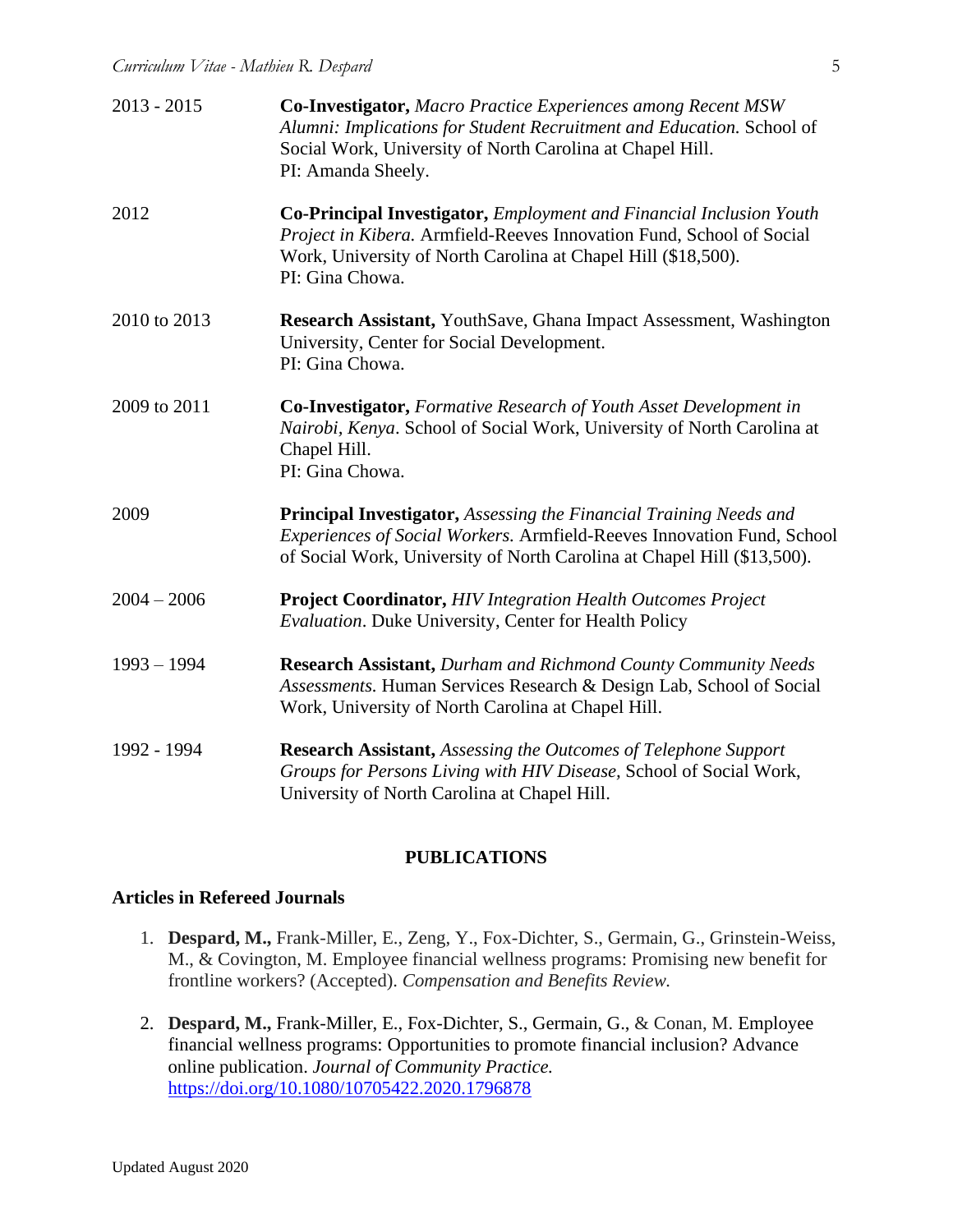- 3. **Despard, M.,** Friedline, T., & Martin-West, S. (2020). Why do households lack emergency savings? The role of financial capability. *Journal of Family and Economic Issues.* Advance online publication. https://doi.org/10.1007/s10834-020-09679-8
- 4. Frank-Miller, E., **Despard, M.,** Germain, G., Grinstein-Weiss, M., & Covington, M. (2019). Financial wellness programs in the workplace: Employer motivations and experiences. *Journal of Workplace Behavioral Health, 34,* 241-264. <https://doi.org/10.1080/15555240.2019.1594851>
- 5. Bunger, A., Despard, M., Lee, M., & Cao, Y. (2019). The cost of quality: Organizational financial health and program quality. *Journal of Evidence-Based Social Work, 16,* 18-35. <https://doi.org/10.1080/23761407.2018.1536575>
- 6. Ansong, D., Okumu, M., Kim, Y. K., **Despard, M.**, & Darfo-Oduro, R. (2019). Effects of education savings accounts on student engagement: Instrumental variable analysis. *Global Social Welfare*. Advance online publication. [https://doi.org/10.1007/s40609-019-](https://doi.org/10.1007/s40609-019-00142-7) [00142-7](https://doi.org/10.1007/s40609-019-00142-7)
- 7. Friedline, T., **Despard, M.,** & West, S. (2019). Does the composition of financial services in a community relate to an individual's savings account ownership? *Journal of Community Practice, 27,* 5-30. <https://doi.org/10.1080/10705422.2019.1580652>
- 8. Ansong, D., Chowa, G. A., Masa, R., **Despard, M.,** Sherraden, M., Wu, S., & Osei-Akoto, I. (2019). Effects of youth savings accounts on school attendance and academic performance: Evidence from a youth savings experiment. *Journal of Family and Economic Issues, 40,* 269-281*.* <https://doi.org/10.1007/s10834-018-9604-5>
- 9. **Despard, M.,** Grinstein-Weiss, M., de Ruyter, A., Guo, S., Oliphant, J., & Friedline, T. (2018). Effects of a randomized tax-time savings intervention on savings account ownership among low- and moderate-income households. *Journal of Financial Counseling and Planning, 29,* 219-233*.* doi:10.1891/1052-3073.29.2.219
- 10. **Despard, M.,** Grinstein-Weiss, M., Guo, S., Taylor, S., & Russell, B. (2018). Financial shocks, liquid assets, and material hardship in low- and moderate-income households: Differences by race. *Journal of Economics, Race, and Policy, 1,* 205-216*.* <https://doi.org/10.1007/s41996-018-0011-y>
- 11. **Despard, M.,** Ansong, D., Nafziger-Mayegun, R. N., & Adjabeng, B. (2018). Predictors of capacity-building needs among non-governmental organizations in sub-Saharan Africa. *Journal of Community Practice, 26,* 204-224. <https://doi.org/10.1080/10705422.2018.1449043>
- 12. **Despard, M.,** Guo, S., Grinstein-Weiss, M., Russell, B., Oliphant, J., & de Ruyter, A. (2018). The mediating role of assets in explaining hardship risk among households experiencing financial shocks. *Social Work Research, 42,* 147-158*.* <https://doi.org/10.1093/swr/svy012>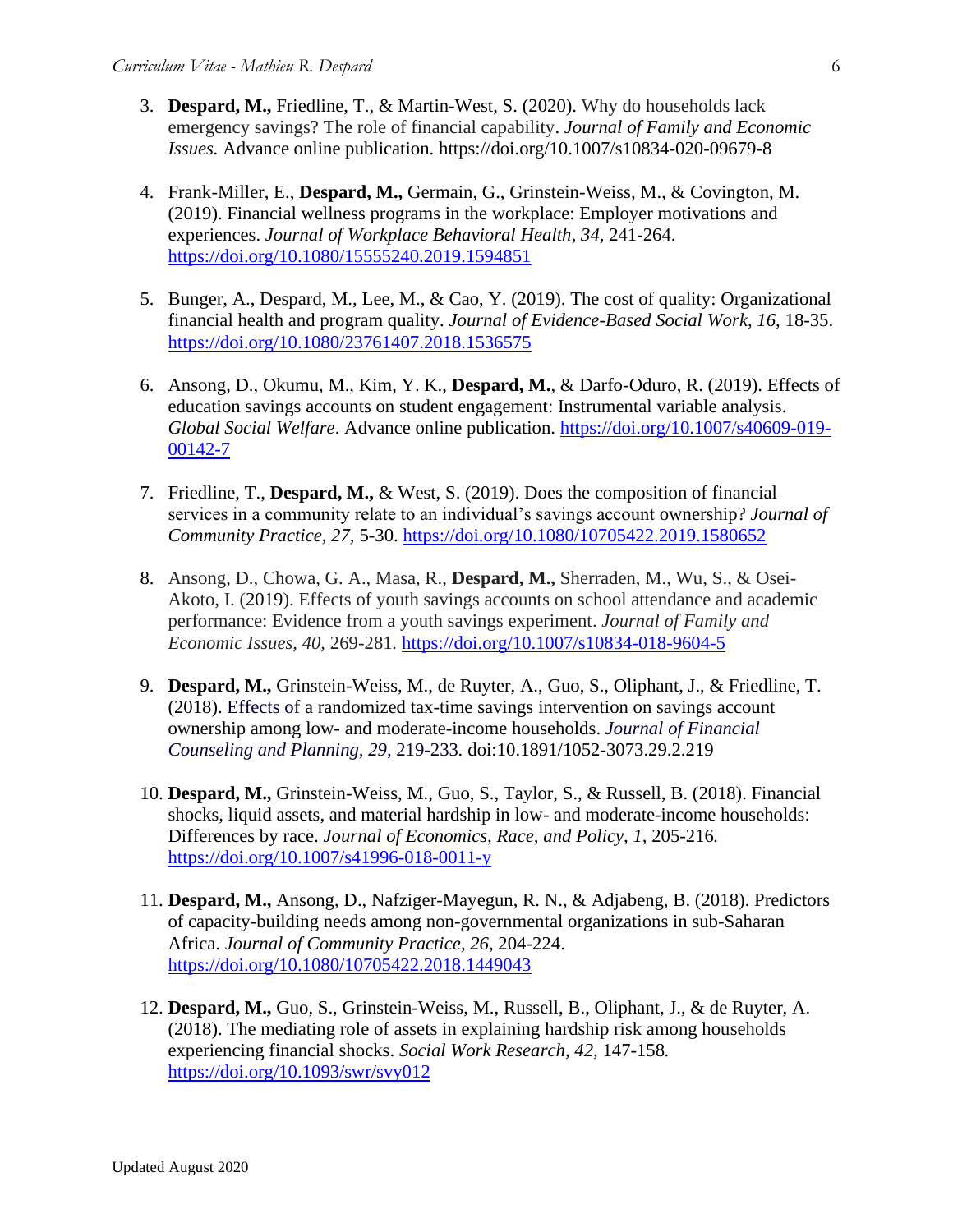- 13. **Despard, M.,** Taylor, S., Ren, C., Russell, B., Grinstein-Weiss, M., & Raghavan, R. (2018). Effects of a tax-time savings experiment on material and health care hardship among low-income filers. *Journal of Poverty*, 22, 156-178. <https://doi.org/10.1080/10875549.2017.1348431>
- 14. Grinstein-Weiss, M., Cryder, C., **Despard, M.,** Perantie, D., Oliphant, J., & Ariely, D. (2018). The role of choice architecture in promoting saving at tax time: Evidence from a large-scale field experiment. *Behavioral Science & Policy, 3*(2)*,* 21-38*.* doi: 10.1353/bsp.2017.0011
- 15. **Despard, M.,** Nafziger-Mayegun, R. N., & Adjabeng, B. (2017). Does revenue diversification predict financial vulnerability among non-governmental organizations in sub-Saharan Africa? *VOLUNTAS: International Journal of Voluntary and Nonprofit Organizations, 28,* 2124-2144*.* <https://doi.org/10.1007/s11266-017-9835-3>
- 16. Wu, S., **Despard, M.,** & Chowa, G. A. N. (2017). The role of parents in introducing children to financial services: Evidence from Ghana-YouthSave. *Journal of Family and Economic Issues, 38,* 453-462. <https://doi.org/10.1007/s10834-017-9519-6>
- 17. **Despard, M.** (2017). Can nonprofit capacity be measured? *Nonprofit and Voluntary Sector Quarterly, 46,* 607-626. <https://doi.org/10.1177/0899764016661425>
- 18. Cuddeback, G., Blank Wilson, A., **Despard, M.,** Tomar, N., & Chowa, G. (2017). Financial insecurity and risk experiences of justice involved persons with severe mental illnesses. *Social Work in Mental Health, 15,* 615-631. <https://doi.org/10.1080/15332985.2016.1267069>
- 19. **Despard, M.,** Grinstein-Weiss, M., Ren, C., Guo, S., & Raghavan, R. (2017). Effects of a tax-time savings intervention on use of alternative financial services among lowerincome households. *Journal of Consumer Affairs, 51,* 355-379*.* <https://doi.org/10.1111/joca.12138>
- 20. Grinstein-Weiss, M., **Despard, M.,** Guo, S., Russell, B., Key, C., & Raghavan, R. (2016). Do tax-time savings deposits improve financial outcomes and reduce hardship among low-income filers? A propensity score analysis. *Journal of the Society for Social Work and Research, 7,* 707-728*.* <https://doi.org/10.1086/689357>
- 21. **Despard, M.,** Perantie, D., Taylor, S., Grinstein-Weiss, M., Friedline, T., & Raghavan, R. (2016). Student debt and hardship: Evidence from a large sample of low- and moderate-income households. *Children and Youth Services Review, 70,* 8-18. <https://doi.org/10.1016/j.childyouth.2016.09.001>
- 22. Zerden, L., Sheely, A., & **Despard, M.** (2016). Debunking macro myths: Findings from recent graduates about jobs, salaries and skills. *Social Work Education, 35,* 752-766*.* <https://doi.org/10.1080/02615479.2016.118891>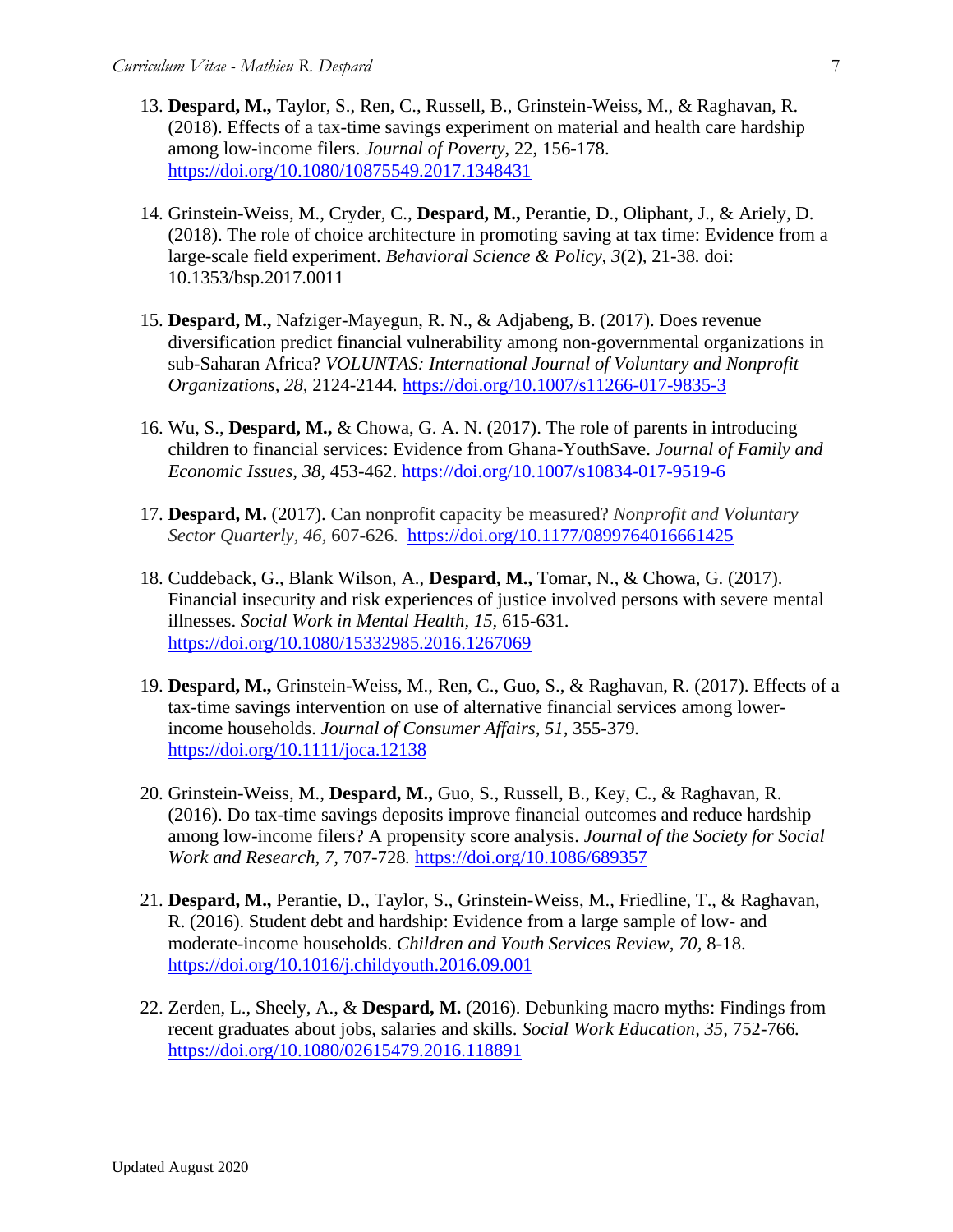- 23. **Despard, M.** (2016). Challenges in implementing evidence-based practices and programs in nonprofit human service organizations. *Journal of Evidence-Informed Social Work, 13,*  505-522.<http://dx.doi.org/10.1080/23761407.2015.1086719>
- 24. **Despard, M.** (2016). Strengthening evaluation in nonprofit human service organizations: Results of a capacity-building experiment. *Human Service Organizations: Management, Leadership, & Governance, 40,* 352-368. <https://doi.org/10.1080/23303131.2016.1140101>
- 25. Friedline, T., **Despard, M.**, & Chowa, G. A. N. (2016). Preventive policy strategy for banking the unbanked: Savings accounts for teenagers? *Journal of Poverty, 20,* 2-33*.* <https://doi.org/10.1080/10875549.2015.1015068>
- 26. **Despard, M.**, & Chowa, G. A. N. (2014). Testing a measurement model of financial capability among youth in Ghana. *Journal of Consumer Affairs, 48*, 301-322. <https://doi.org/10.1111/joca.12031>
- 27. Wike, T. L., Bledsoe-Mansori, S. E., Manuel, J. I., **Despard, M.,** Johnson, L. V., Bellamy, J. L., & Killian-Ferrell, C. (2014). Evidence-based practice in social work: Challenges and opportunities for clinicians. *Clinical Social Work Journal, 42*(2), 161- 170*.* <https://doi.org/10.1007/s10615-014-0492-3>
- 28. Chowa, G., Ansong, D., & **Despard, M.** (2014). Financial capabilities: Multilevel modeling of the impact of internal and external capabilities of rural households. *Social Work Research*, *38,* 19-35. <https://doi.org/10.1093/swr/svu002>
- 29. **Despard, M.** & Chowa, G. A. N. (2013). Training social workers in personal finance: An exploratory study. *Journal of Social Work Education*, *49*(4), 689-700. <https://doi.org/10.1080/10437797.2013.812895>
- 30. Chowa, G. A., & **Despard, M.** (2013). The influence of parental financial socialization on youth's financial behavior: Evidence from Ghana. *Journal of Family and Economic Issues*, 376-389.<https://doi.org/10.1007/s10834-013-9377-9>
- 31. Grinstein-Weiss, M., Yeo, Y., Manturuk, K., **Despard, M.,** Holub, K., Greeson, J., Quercia, R. (2013). Social capital and homeownership in low-to-moderate income neighborhoods. *Social Work Research, 37*(1), 37-53.<https://doi.org/10.1093/swr/svs035>
- 32. **Despard, M.**, Chowa, G. A. N., & Hart, L. J. (2011). Personal financial problems: Opportunities for social work interventions? *Journal of Social Service Research*, *38*(3). <https://doi.org/10.1080/01488376.2011.638733>
- 33. **Despard, M.,** & Chowa, G. A. N. (2010). Social workers' interest in building individuals' financial capabilities. *Journal of Financial Therapy, 1*(1), 23-41. <http://dx.doi.org/10.4148/jft.v1i1.257>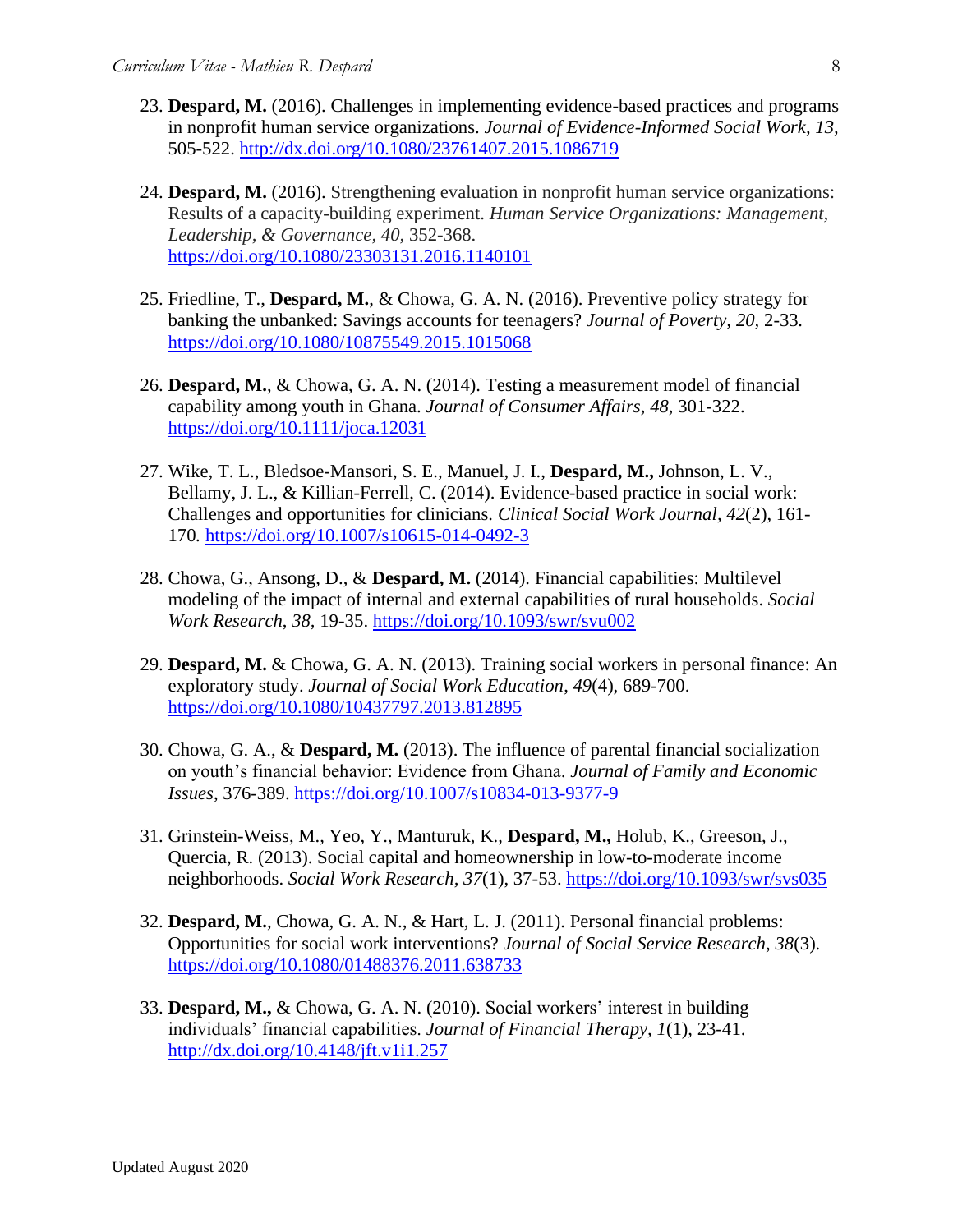- 34. Grady, M., Powers, J., Naylor, S., & **Despard, M.** (2010). Measuring the implicit curriculum: Initial development and results of an MSW survey. *Journal of Social Work Education, 47*(3), 463-487.<https://doi.org/10.5175/JSWE.2011.200900119>
- 35. Grinstein-Weiss, M., Yeo, Y., **Despard, M.,** Zhan, M., & Casalotti, A. (2010). Does banking experience matter? Differences of the bank and unbanked in Individual Development Accounts. *Journal of Family and Economic Issues, 31*(2), 212-227. <https://doi.org/10.1007/s10834-010-9184-5>
- 36. Grinstein-Weiss, M., Greeson, J. K. P., Yeo, Y. H., Birdsong, S. S., **Despard, M.,** & Quercia, R. G. (2009). The impact of low- and moderate-wealth homeownership on parental attitudes and behavior: Evidence from the community advantage panel. *Children & Youth Services Review, 31*, 23-31. <https://doi.org/10.1016/j.childyouth.2008.05.005>
- 37. Lombard, F., DeSanctis, N., Whetten, K. & **Despard, M.** (2005). Utilizing the clinical social work model to foster collaboration among HIV providers in North Carolina. *Journal of HIV/AIDS and Social Services, 4*(1), 39-56. [http://dx.doi.org/10.1300/J187v04n01\\_04](http://dx.doi.org/10.1300/J187v04n01_04)
- 38. Schopler, J. H., Galinsky, M. J., Davis, L. E. & **Despard, M.** (1997).*The RAP model: Assessing a framework for leading multiracial groups. Social Work with Groups*, *19*(3/4), 21-39. [https://doi.org/10.1300/J009v19n03\\_03](https://doi.org/10.1300/J009v19n03_03)
- 39. Rounds, K. A., Galinsky, M. J. & **Despard, M.** (1995). Evaluation of telephone support groups for persons with HIV disease. *Research on Social Work Practice, 5*(4), 442-459. <https://doi.org/10.1177/104973159500500405>

#### **Under Review**

- 1. **Despard, M.,** Taing, V., Weaver, A., Roll, S., & Grinstein-Weiss, M. Material hardship among lower-income households: The role of liquid assets and place. Submitted to *Journal of Poverty.*
- 2. Roll, S., **Despard, M.,** Bufe, S., & Grinstein-Weiss, M. Do the effects of tax refund savings interventions persist? Evidence from a field experiment. Submitted to *Review of Economics of the Household.*
- 3. Jabbari, J., **Despard, M.,** Kondratjeva, O., Gupta, B., & Grinstein-Weiss, M. Nothing to show for it: Non-degreed debt and the financial conditions associated with it. Submitted to *Review of Higher Education.*

#### **Revise and Resubmit**

1. **Despard, M.,** Grinstein-Weiss, M., Roll, S., Hardy, B., Perantie, D., & Oliphant, J. Taxtime saving and the Earned Income Tax Credit: Results from online field and survey experiments. Submitted to *National Tax Journal.*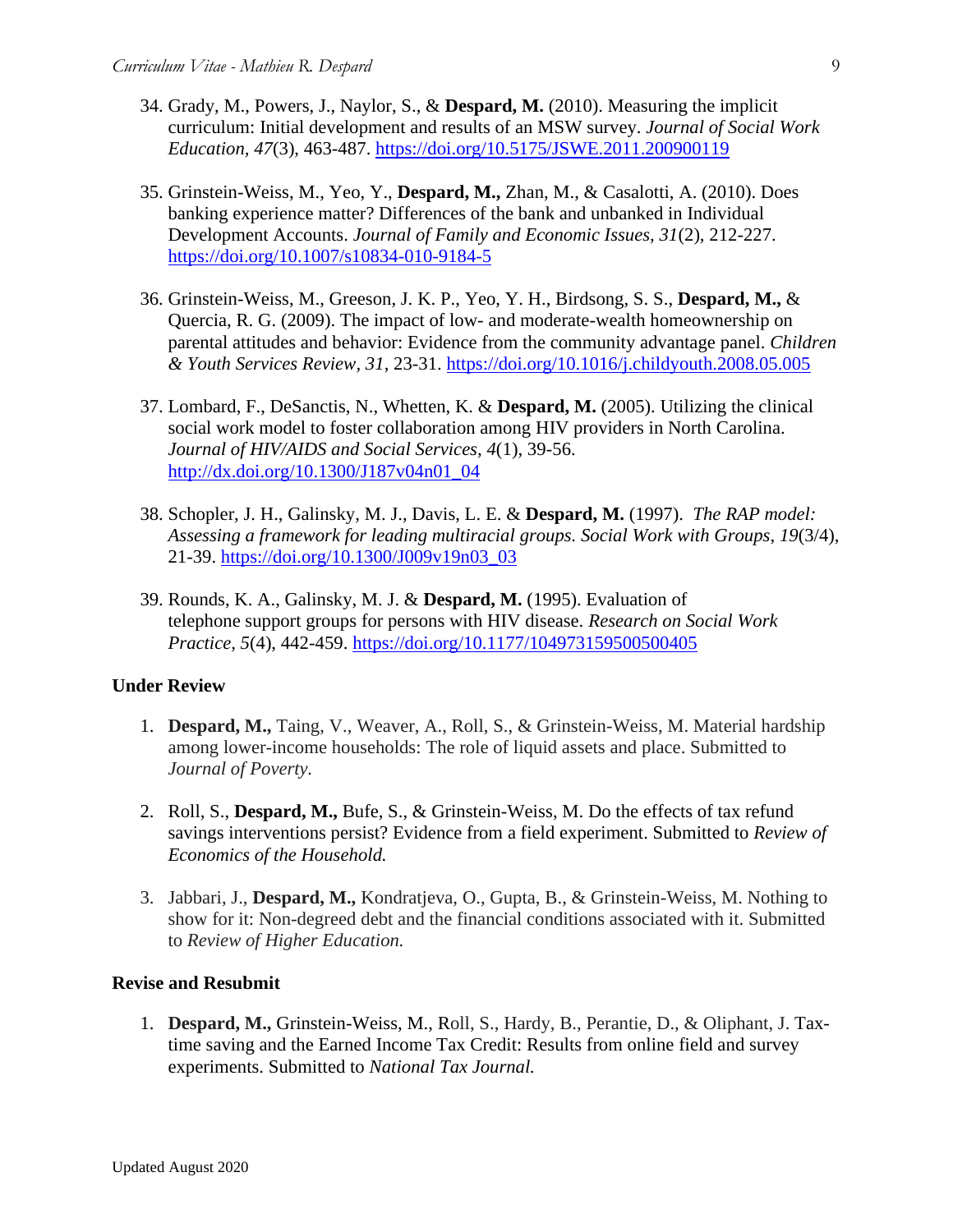- 2. **Despard, M.,** Zeng, Y., Fox-Dichter, S., Frank-Miller, E., & Grinstein-Weiss, M. Financial counseling for front-line workers: A pilot study of engagement and outcomes. Submitted to *Journal of Financial Counseling and Planning.*
- 3. Kondratjeva, O., Roll, S., **Despard, M.,** & Grinstein-Weiss, M. The impact of state Earned Income Tax Credit expansions on material and medical hardships. Submitted to *Journal of Consumer Affairs.*

# **Manuscripts in Preparation**

- 1. Kondratjeva, O., Roll, S., **Despard, M.,** & Grinstein-Weiss, M. The impact of tax refund delays on the experience of hardship and unsecured debt.
- 2. Weaver, A., Taing, V., & **Despard, M.** The U.S. nonprofit safety net: Differences in per capita resources by urbanicity and region.
- 3. Auguste, D., Roll, S., & **Despard, M.** The precarity of self-employment and gig work among low- and moderate-income households.

# **Books & Book Chapters**

- 1. **Despard, M.** (2019). Financial inclusion and social entrepreneurship. In M. Nandan, T. Bent-Goodley, & G. Mandayam, & (Eds.), *Social work entrepreneurship, intrapreneurship, and social value creation.* Washington, DC: NASW Press.
- 2. **Despard, M.** (2019). Innovative practices in financial inclusion and asset building. In M. Nandan, T. Bent-Goodley, & G. Mandayam, & (Eds.), *Social work entrepreneurship, intrapreneurship, and social value creation.* Washington, DC: NASW Press.
- 3. Birkenmaier, J., **Despard, M.,** Friedline, T., & Huang, J. (2019). Financial inclusion and financial access. In *Oxford Research Encyclopedia of Social Work*. New York: Oxford University Press. doi:10.1093/acrefore/9780199975839.013.1331
- 4. Huang, J., Sherraden, M. S., **Despard, M.,** Rothwell, D., Friedline, T., Doran, J.,… McKinney, R. (2018). Grand challenge #11: Build financial capability for all. In R. Fong, J. Lubben, & R. P. Barth (Eds.), *Grand challenges for social work and society*. New York: Oxford University Press.

## **Referred Conference Proceedings**

1. Roll, S., Grinstein-Weiss, M., **Despard, M.** (2019). Long-term impacts of online tax-time savings interventions: Effects among persistently poor and resource-constrained households. *Proceedings of the American Council on Consumer Interests Annual Conference, 65*. <https://www.consumerinterests.org/assets/docs/CIA/CIA2019/RollCIA19.pdf>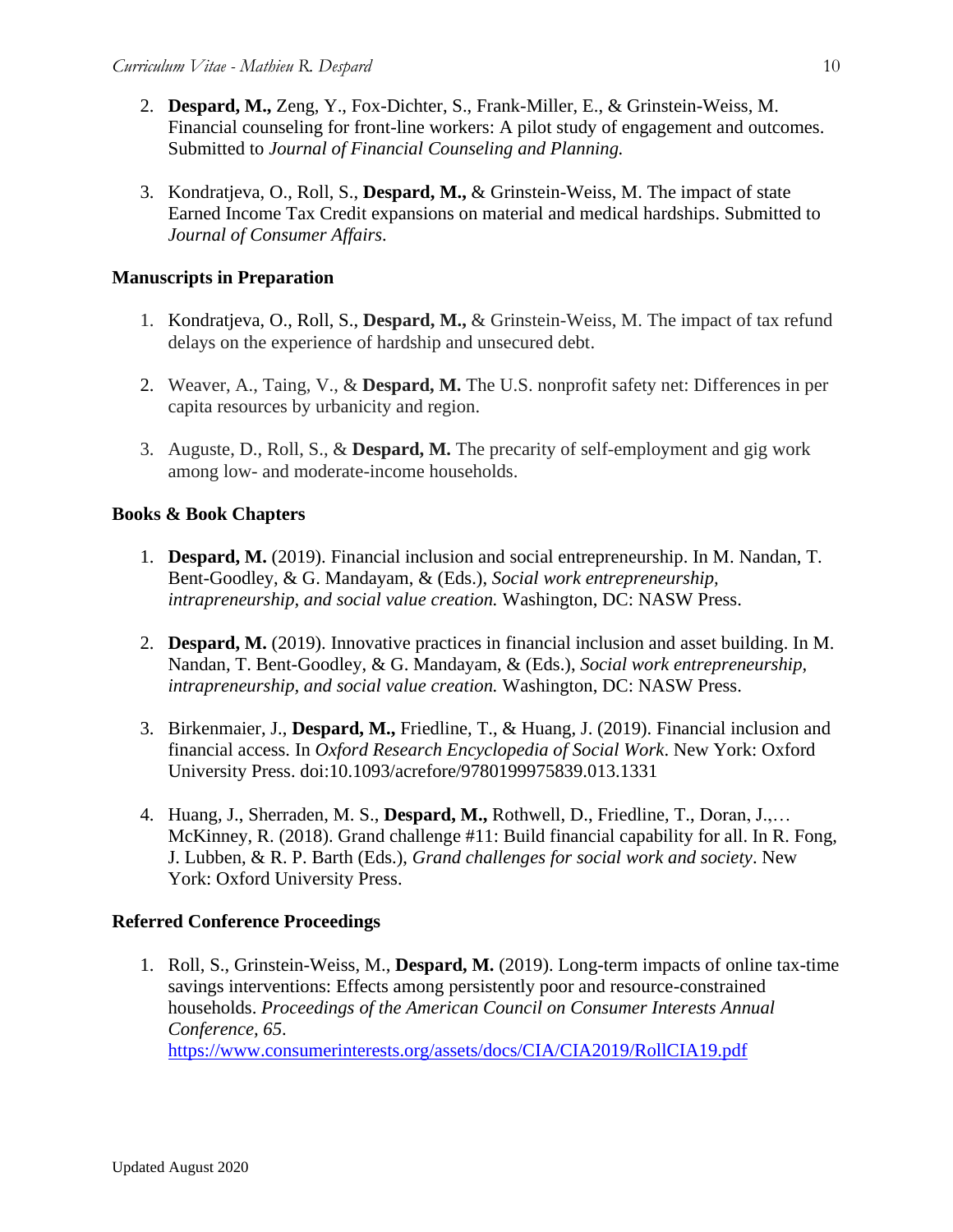# **Reports, Working Papers, and Briefs**

- 1. Jabbari, J., Kondratjeva, O., **Despard, M.**, & Grinstein-Weiss, M. (2020, August 5). Low-income households falling further behind on student debt due to COVID-19. Brookings Institution. [https://www.brookings.edu/blog/up-front/2020/08/05/low-income](https://www.brookings.edu/blog/up-front/2020/08/05/low-income-households-falling-further-behind-on-student-debt-due-to-covid-19/)[households-falling-further-behind-on-student-debt-due-to-covid-19/](https://www.brookings.edu/blog/up-front/2020/08/05/low-income-households-falling-further-behind-on-student-debt-due-to-covid-19/)
- 2. **Despard, M.,** Grinstein-Weiss, M., Chun, Y., & Roll, S. (2020, July 13). COVID-19 job and income loss leading to more hunger and financial hardship. Brookings Institution. [https://www.brookings.edu/blog/up-front/2020/07/13/covid-19-job-and-income-loss](https://www.brookings.edu/blog/up-front/2020/07/13/covid-19-job-and-income-loss-leading-to-more-hunger-and-financial-hardship/)[leading-to-more-hunger-and-financial-hardship/](https://www.brookings.edu/blog/up-front/2020/07/13/covid-19-job-and-income-loss-leading-to-more-hunger-and-financial-hardship/)
- 3. Grinstein-Weiss, M., Gupta, B., Chun, Y., Lee, H., & **Despard, M.** (2020, June 1). Housing hardships reach unprecedented heights during the COVID-19 pandemic. Brookings Institution. [https://www.brookings.edu/blog/up-front/2020/06/01/housing](https://www.brookings.edu/blog/up-front/2020/06/01/housing-hardships-reach-unprecedented-heights-during-the-covid-19-pandemic/)[hardships-reach-unprecedented-heights-during-the-covid-19-pandemic/](https://www.brookings.edu/blog/up-front/2020/06/01/housing-hardships-reach-unprecedented-heights-during-the-covid-19-pandemic/)
- 4. Kondratjeva, O., Roll, S., **Despard, M.,** & Grinstein-Weiss, M. (2020). *The impact of tax refund delays on the experience of hardship and unsecured debt.* [Working Paper]. <https://ssrn.com/abstract=3619125>
- 5. **Despard, M.,** Zeng, Y., & Fox-Dichter, S. (2019). *Financial counseling for low- and moderate-income employees: An assessment of engagement and outcomes.* (SPI Research Brief No. 19-03). St. Louis, MO: Washington University, Social Policy Institute. <https://socialpolicyinstitute.wustl.edu/brief-19-03/>
- 6. Zeng, Y. & **Despard, M.** (2019) *Credit-building services for employees: An assessment of engagement and outcomes.* (SPI Research Brief No. 19-07). St. Louis, MO: Washington University, Social Policy Institute. <https://socialpolicyinstitute.wustl.edu/brief-19-07/>
- 7. Frank-Miller, E., Fox-Dichter, S., Wolter, S., Hampton, J., **Despard, M.,** & Germain, G. (2019). *Employer-sponsored small-dollar loans: An assessment of take-up, engagement, and outcomes.* (SPI Research Brief No. 19-04). St. Louis, MO: Washington University, Social Policy Institute. <https://socialpolicyinstitute.wustl.edu/brief-19-04/>
- 8. **Despard, M. R.,** & Frank-Miller, E. (2019). *When a job is not enough: Employee financial wellness and the role of philanthropy.* Asset Funders Network. [https://assetfunders.org/resource/when-a-job-is-not-enough-employee-financial-wellness](https://assetfunders.org/resource/when-a-job-is-not-enough-employee-financial-wellness-and-the-role-of-philanthropy/)[and-the-role-of-philanthropy/](https://assetfunders.org/resource/when-a-job-is-not-enough-employee-financial-wellness-and-the-role-of-philanthropy/)
- 9. Sun, S., Kondratjeva, O., Roll, S. P., **Despard, M.,** & Grinstein-Weiss, M. (2018). *Financial well-being in low- and moderate-income households: How does it compare to the general population?* (SPI Research Brief No. 18-03). St. Louis, MO: Washington University, Social Policy Institute. [https://socialpolicyinstitute.wustl.edu/financial-well](https://socialpolicyinstitute.wustl.edu/financial-well-being-in-low-and-moderate-income-households-how-does-it-compare-to-the-general-population/)[being-in-low-and-moderate-income-households-how-does-it-compare-to-the-general](https://socialpolicyinstitute.wustl.edu/financial-well-being-in-low-and-moderate-income-households-how-does-it-compare-to-the-general-population/)[population/](https://socialpolicyinstitute.wustl.edu/financial-well-being-in-low-and-moderate-income-households-how-does-it-compare-to-the-general-population/)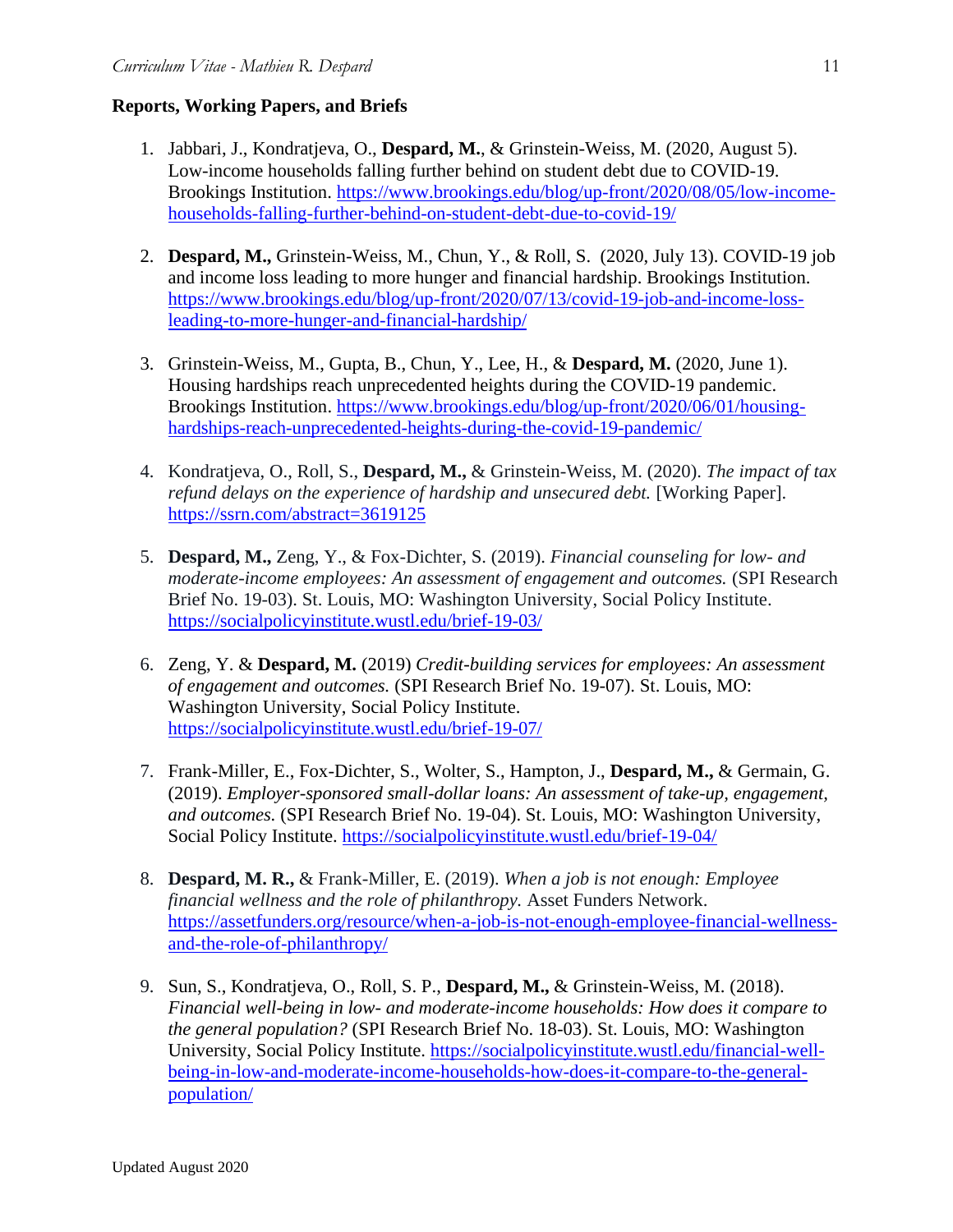- 10. Fox-Dichter, S., Zeng, Y., **Despard, M.,** Frank-Miller, E., & Germain, G. (2018). *Employee financial wellness programs: Differences in reach by financial circumstances* (SPI Research Brief No. 18-02). St. Louis, MO: Washington University, Social Policy Institute. <https://sites.wustl.edu/wfsi/publications/>
- 11. Fox-Dichter, S., **Despard, M.,** Frank-Miller, E., & Germain, G. (2018). *Employee financial wellness programs: Differences in reach by race and ethnicity* (SPI Research Brief No. 18-01). St. Louis, MO: Washington University, Social Policy Institute. <https://sites.wustl.edu/wfsi/publications/>
- 12. Freeman, A., **Despard, M.,** Kiviat, B., Fox, J., & Hoffman, C. (2018, October). *Employers' use of credit reports in hiring: What are the disparate impacts on the economically vulnerable and how can they be addressed?* (White Paper submitted to the W. K. Kellogg Foundation)*.* Chapel Hill, NC: Center for Community Capital, University of North Carolina at Chapel Hill.
- 13. Freeman, A., McDaniel, M., & **Despard, M.** (2018, May). *Assessing and promoting opportunity in low- and moderate-income communities: Findings from New Orleans and San Francisco.* Chapel Hill, NC: Center for Community Capital, University of North Carolina at Chapel Hill.<https://communitycapital.unc.edu/research/hoareport/>
- 14. Dorrance, J., **Despard, M.,** Barnard, J., Hoffman, C., Goldstein, E., & Stern, M. (2018, April). *Housing and financial capabilities: Integrating and enhancing services for residents.* Chapel Hill, NC: Center for Community Capital, University of North Carolina at Chapel Hill.<https://communitycapital.unc.edu/files/2018/06/FinCap-Report.pdf>
- 15. Davison, G., Roll, S. P., Grinstein-Weiss, M., **Despard, M. R.,** & Bufe, S. (2018). *Refund to Savings 2015–2016: Field experiments to promote tax-time saving in low- and moderate-income households* (CSD Research Report No. 18-28). St. Louis, MO: Washington University, Center for Social Development. [https://openscholarship.wustl.edu/csd\\_research/604/](https://openscholarship.wustl.edu/csd_research/604/)
- 16. **Despard, M. R.,** Friedline, T., & Birkenmaier, J. (2018, May). *Policy recommendations for helping U.S. households build emergency savings* (Grand Challenges for Social Work initiative Policy Brief No. 11-3). Cleveland, OH: American Academy of Social Work & Social Welfare. <http://aaswsw.org/wp-content/uploads/2018/05/PB11-3.pdf>
- 17. Birkenmaier, J., **Despard, M. R.,** & Friedline, T. (2018, May). *Policy recommendations for financial capability and asset building by increasing access to safe, affordable credit* (Grand Challenges for Social Work initiative Policy Brief No. 11-2). Cleveland, OH: American Academy of Social Work & Social Welfare. [http://aaswsw.org/wp](http://aaswsw.org/wp-content/uploads/2018/05/PB11-2.pdf)[content/uploads/2018/05/PB11-2.pdf](http://aaswsw.org/wp-content/uploads/2018/05/PB11-2.pdf)
- 18. Friedline, T., **Despard, M. R.,** & Birkenmaier, J. (2018, May). *Policy recommendations for expanding access to banking and financial services* (Grand Challenges for Social Work initiative Policy Brief No. 11-4). Cleveland, OH: American Academy of Social Work & Social Welfare.<http://aaswsw.org/wp-content/uploads/2018/05/PB11-4.pdf>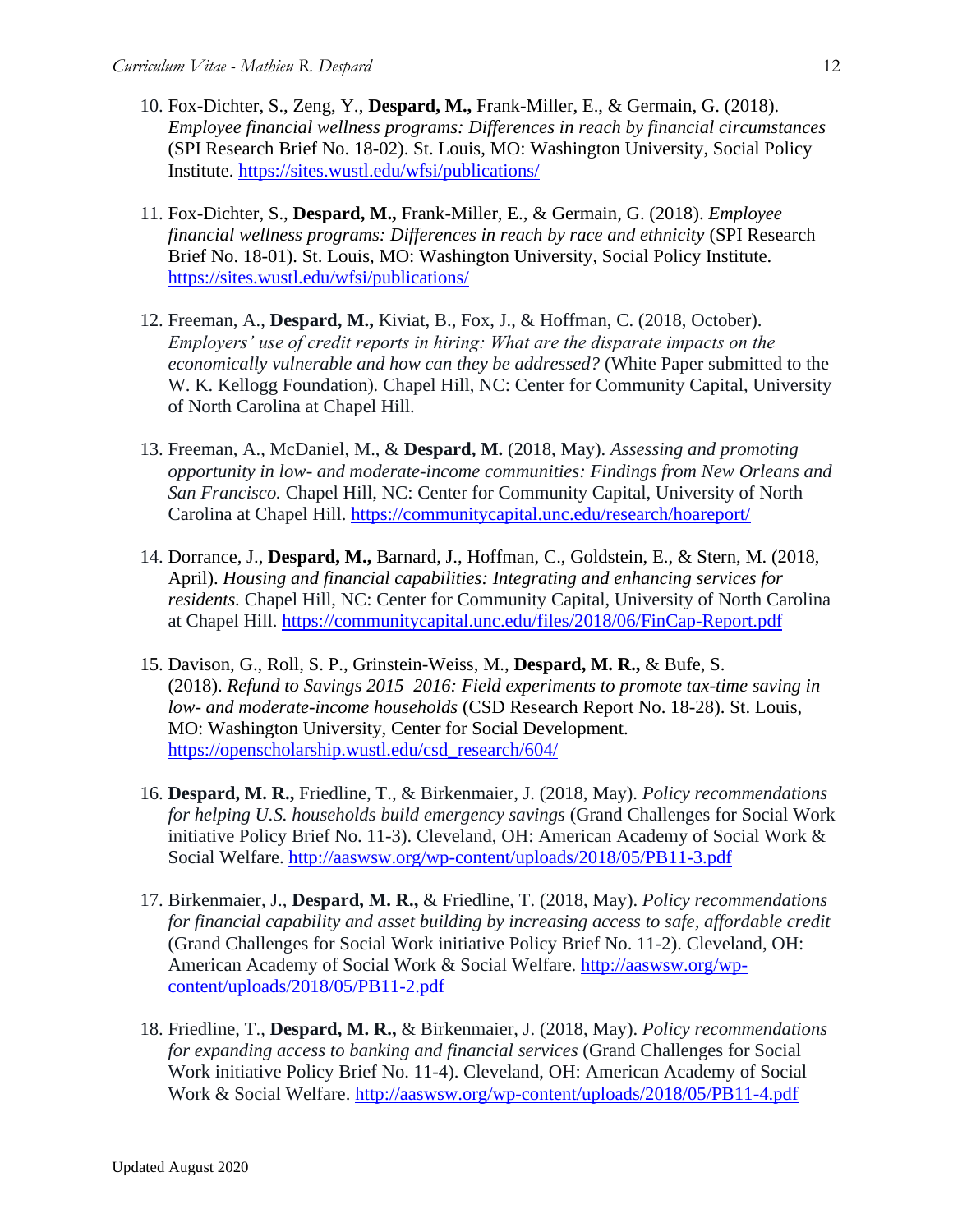- 19. **Despard, M.,** & Mattson, M. (2017). *Capacity building learning community: Compilation of issue briefs December 2016 through June 2017.* Detroit, MI: Technical Assistance Center, University of Michigan School of Social Work.
- 20. **Despard, M.,** Shanks, T., Harb, S., & Mattson, M. (2017). *The financial characteristics and health of community development organizations in Detroit: 2010-2014. Detroit, MI:* Technical Assistance Center, University of Michigan School of Social Work.
- 21. Friedline, T., & **Despard, M.** (2017). *Mapping financial opportunity: Final report.* Ann Arbor, MI: University of Michigan, Center on Assets, Education, & Inclusion (AEDI). [https://aedi.ssw.umich.edu/sites/default/files/publications/Mapping-Financial-](https://aedi.ssw.umich.edu/sites/default/files/publications/Mapping-Financial-Opportunity.pdf)[Opportunity.pdf](https://aedi.ssw.umich.edu/sites/default/files/publications/Mapping-Financial-Opportunity.pdf)
- 22. Frank-Miller, E., Covington, M., **Despard, M. R.,** Hannon, G., & Grinstein-Weiss, M. (2017). *Employee Financial Wellness Programs Project: Comprehensive report of findings* (CSD Research Report No. 17-31). St. Louis, MO: Washington University, Center for Social Development. [https://openscholarship.wustl.edu/csd\\_research/595/](https://openscholarship.wustl.edu/csd_research/595/)
- 23. Friedline, T., **Despard, M.,** Eastlund, R., & Schuetz, N. (2017). *Are banks' entry-level checking accounts safe and affordable? Comparing a stratified random sample of banks to safety and affordability guidelines.* Ann Arbor, MI: University of Michigan, Center on Assets, Education, & Inclusion (AEDI). [https://www.newamerica.org/documents/1913/Are\\_Banks\\_Entry-](https://www.newamerica.org/documents/1913/Are_Banks_Entry-Level_Checking_Accounts_Safe_and_Affordable.pdf)Level Checking Accounts Safe and Affordable.pdf
- 24. Hannon, G., Covington, M., **Despard, M.,** Frank-Miller, E., & Grinstein-Weiss, M. (2017). *Employee financial wellness programs: A review of the literature and directions for future research* (CSD Working Paper No. 17-23). St. Louis, MO: Washington University, Center for Social Development. [https://openscholarship.wustl.edu/csd\\_research/596/](https://openscholarship.wustl.edu/csd_research/596/)
- 25. **Despard, M.,** & Friedline, T. (2017). *Do metropolitan areas have equal access to banking? A geographic investigation of financial services availability.* Ann Arbor, MI: University of Michigan, Center on Assets, Education, & Inclusion (AEDI). [https://aedi.ssw.umich.edu/publications/1701-do-metropolitan-areas-have-equal-access](https://aedi.ssw.umich.edu/publications/1701-do-metropolitan-areas-have-equal-access-to-banking)[to-banking](https://aedi.ssw.umich.edu/publications/1701-do-metropolitan-areas-have-equal-access-to-banking)
- 26. **Despard, M.,** Friedline, T., & Refior, K. (2017). *Can post offices increase access to financial services? A geographic investigation of financial services availability.* Ann Arbor, MI: University of Michigan, Center on Assets, Education, & Inclusion (AEDI). [https://aedi.ssw.umich.edu/publications/1700-can-post-offices-increase-access-to](https://aedi.ssw.umich.edu/publications/1700-can-post-offices-increase-access-to-financial-services)[financial-services](https://aedi.ssw.umich.edu/publications/1700-can-post-offices-increase-access-to-financial-services)
- 27. Friedline, T., **Despard, M.,** & West, S. (2017). *Navigating day-to-day finances: A geographic investigation of brick-and-mortar financial services and households' financial health.* Ann Arbor, MI: University of Michigan, Center on Assets, Education, & Inclusion (AEDI). [https://aedi.ssw.umich.edu/publications/1703-navigating-day-to-day](https://aedi.ssw.umich.edu/publications/1703-navigating-day-to-day-finances)[finances](https://aedi.ssw.umich.edu/publications/1703-navigating-day-to-day-finances)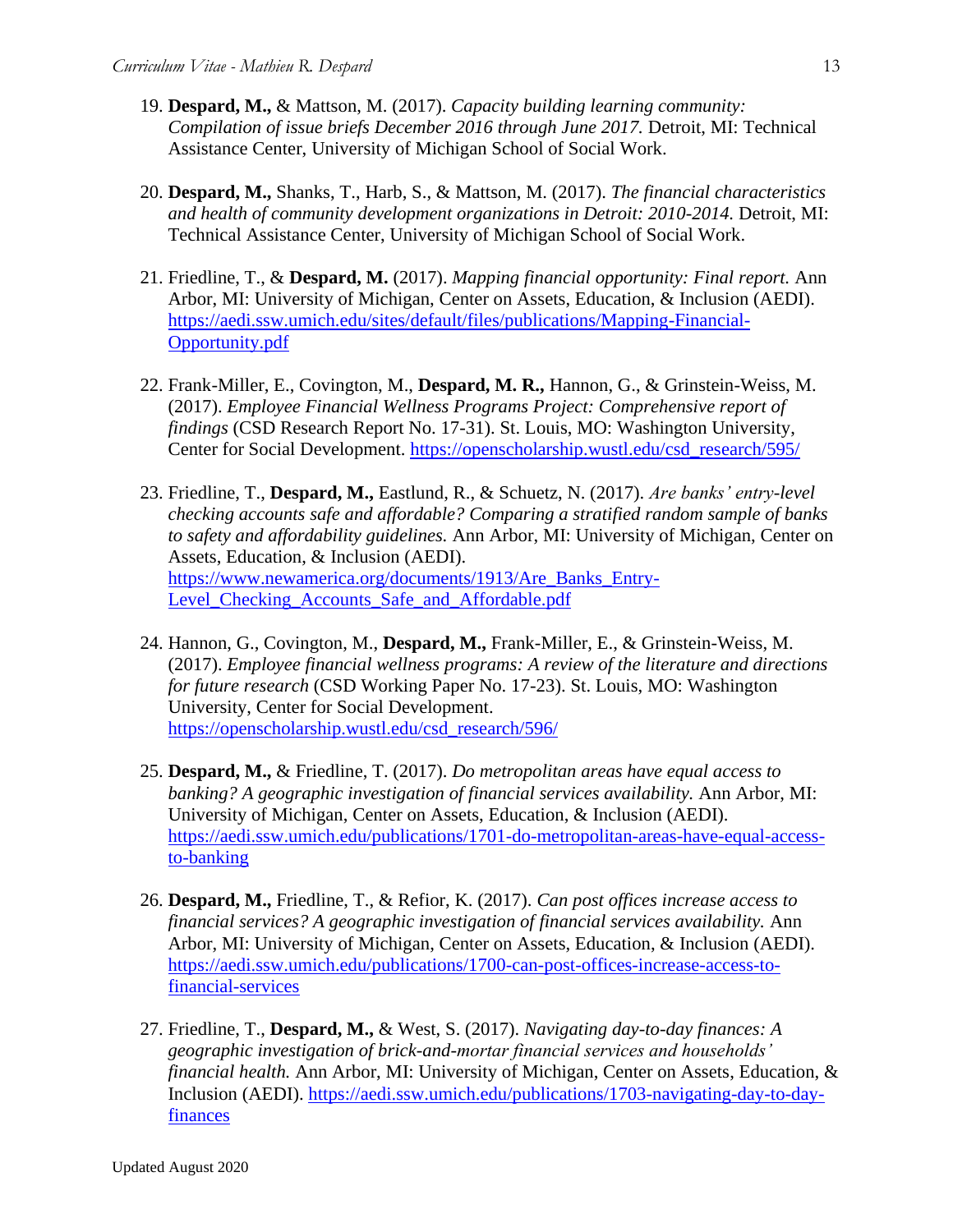- 28. Friedline, T., **Despard, M.,** & West, S. (2017). *Resilient in the midst of financial change: A geographic investigation of brick-and-mortar financial services and households' financial health.* Ann Arbor, MI: University of Michigan, Center on Assets, Education, & Inclusion (AEDI). [https://aedi.ssw.umich.edu/publications/1704-resilient-in-the-midst-of](https://aedi.ssw.umich.edu/publications/1704-resilient-in-the-midst-of-financial-change)[financial-change](https://aedi.ssw.umich.edu/publications/1704-resilient-in-the-midst-of-financial-change)
- 29. Friedline, T., **Despard, M.,** & West, S. (2017). *Investing in the future: A geographic investigation of brick-and-mortar financial services and households' financial health.* Ann Arbor, MI: University of Michigan, Center on Assets, Education, & Inclusion (AEDI). <https://aedi.ssw.umich.edu/publications/1702-investing-in-the-future>
- 30. Huang, J., Sherraden, M. S., Clancy, M. M., Sherraden, M., Birkenmaier, J., **Despard, M. R.,** Frey, J. J., Callahan, C., & Rothwell, D. (2016). *Policy recommendations for meeting the grand challenge to build financial capability and assets for all. Baltimore,* MD: American Academy of Social Work and Social Welfare. [https://openscholarship.wustl.edu/csd\\_research/786/](https://openscholarship.wustl.edu/csd_research/786/)
- 31. **Despard, M. R.,** Perantie, D. C., Oliphant, J. E., Roll, S. P., & Grinstein-Weiss, M. (2016, July). *The role of health insurance in the financial lives of low- and moderateincome households* (CSD Research Brief No. 16-26). St. Louis, MO: Washington University, Center for Social Development. [https://openscholarship.wustl.edu/csd\\_research/614/](https://openscholarship.wustl.edu/csd_research/614/)
- 32. **Despard, M. R.,** Taylor, S. H., Perantie, D. C., & Grinstein-Weiss, M. (2016, May). *The burden of student debt: Findings from a survey of low- and moderate-income households* (CSD Research Brief No. 16-15). St. Louis, MO: Washington University, Center for Social Development. [https://openscholarship.wustl.edu/csd\\_research/612/](https://openscholarship.wustl.edu/csd_research/612/)
- 33. Grinstein-Weiss, M., Perantie, D. C., Oliphant, J. E., deRuyter, A., & **Despard, M. R.** (2016). *Characteristics and hardships associated with bank account ownership among Refund to Savings participants* (CSD Research Brief No. 16-09). St. Louis, MO: Washington University, Center for Social Development. [https://openscholarship.wustl.edu/csd\\_research/588/](https://openscholarship.wustl.edu/csd_research/588/)
- 34. **Despard, M. R.,** Perantie, D. C., Luo, L., Oliphant, J., & Grinstein-Weiss, M. (2015). *Use of alternative financial services in low- and moderate-income households: Evidence from Refund to Savings* (CSD Research Brief No. 15-57). St. Louis, MO: Washington University in St. Louis, Center for Social Development. Retrieved from <https://bit.ly/2IvQ3Yc>
- 35. **Despard, M. R.,** Perantie, D. C., Oliphant, J., & Grinstein-Weiss, M. (2015). *Do EITC recipients use their tax refunds to get ahead? Evidence from the Refund to Savings initiative* (CSD Research Brief No. 15-38). St. Louis, MO: Washington University in St. Louis, Center for Social Development. [https://openscholarship.wustl.edu/csd\\_research/590/](https://openscholarship.wustl.edu/csd_research/590/)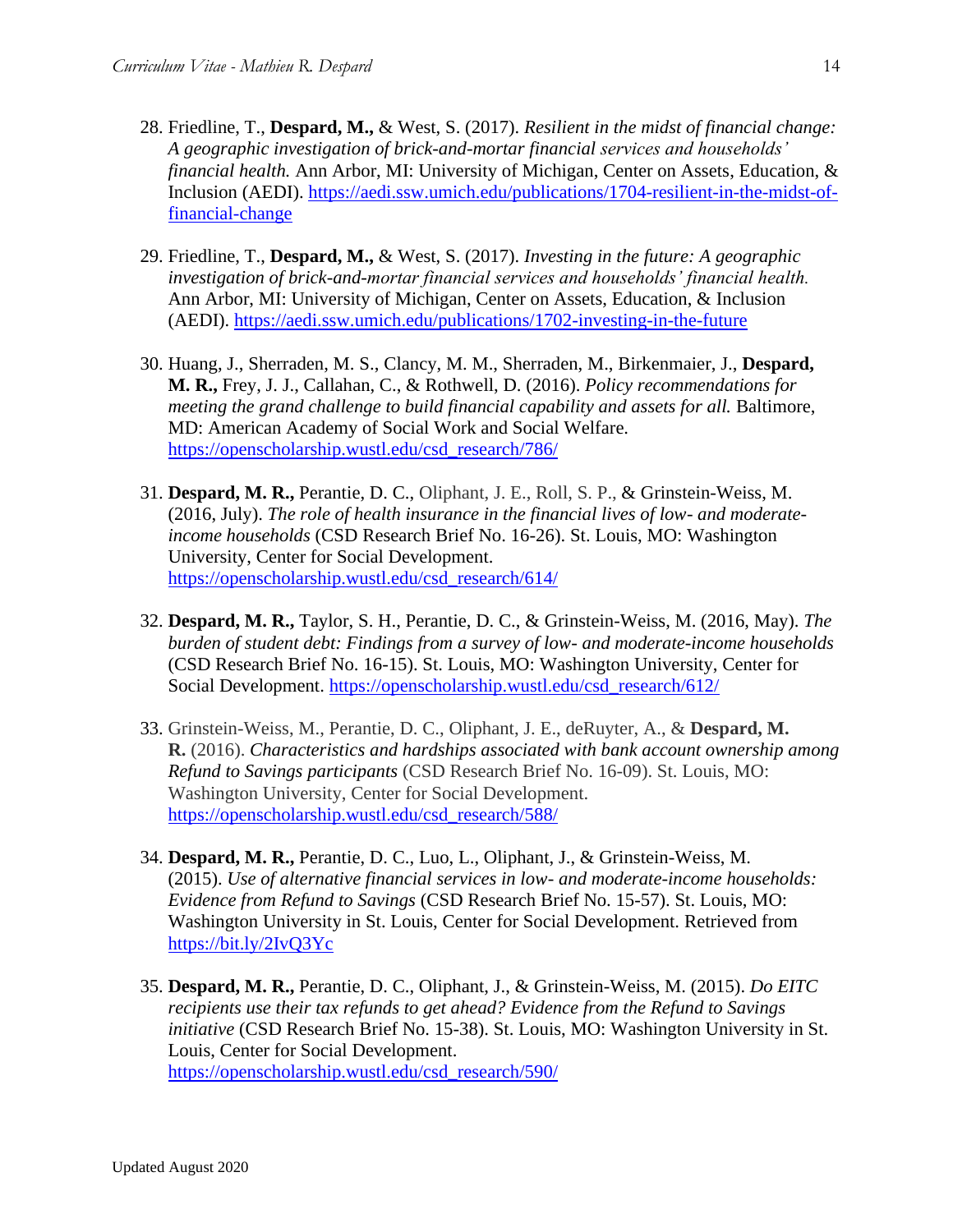- 36. Chowa, G., Masa, R., Ansong, D., **Despard, M.,** Wu, S., Hughes, D., Osei-Akoto, I., Afranie, S., Mark-Sowah, N. A., Ofori-Acquah, C., Lee, Y., Johnson, L., & Sherraden, M. (2015). *Impacts of financial inclusion on youth development: Findings from the Ghana YouthSave experiment* (CSD Research Report No. 15-35). St. Louis, MO: Washington University, Center for Social Development. [https://openscholarship.wustl.edu/csd\\_research/718/](https://openscholarship.wustl.edu/csd_research/718/)
- 37. **Despard, M.,** Nafziger-Mayegun, R. N., & Adjabeng, B. (2015). *Capacity-building and financial sustainability needs of non-governmental organizations in three sub-Saharan African countries: An exploratory study.* Chapel Hill, NC: University of North Carolina at Chapel Hill School of Social Work. <https://bit.ly/2LZdOtS>
- 38. Chowa, G. A. N., **Despard, M.,** Masa, R., Ansong, D., Sneed, C., Omala, H., Getanda, D., Ngenga, J., & Giyonko, E. (2013). *Youth workforce development, financial assets, & psychosocial wellbeing: A report on the formative and market research in Kibera, Nairobi, Kenya.* Chapel Hill, NC: University of North Carolina at Chapel Hill School of Social Work. [https://gsdi.unc.edu/files/2017/06/CFK\\_Report\\_online.pdf](https://gsdi.unc.edu/files/2017/06/CFK_Report_online.pdf)
- 39. Chowa, G. A. N., Ansong, D., Masa, R., **Despard, M.,** Osei-Akoto, I., Richmond, A.-A., Agyei-Holmes, A., & Sherraden, M. (2012). *Youth and saving in Ghana: A baseline report from the YouthSave Ghana experiment* (CSD Research Report No. 12-56). St. Louis, MO: Washington University, Center for Social Development. Retrieved from [https://openscholarship.wustl.edu/csd\\_research/752/](https://openscholarship.wustl.edu/csd_research/752/)
- 40. Chowa, G. A. N., **Despard, M.,** & Osei-Akoto, I. (2012). *[Financial knowledge and](http://csd.wustl.edu/Publications/Documents/RB12-37.pdf)  [attitudes of youth in Ghana](http://csd.wustl.edu/Publications/Documents/RB12-37.pdf)* (YouthSave Research Brief 12-37). St. Louis, MO: Washington University, Center for Social Development. [https://openscholarship.wustl.edu/csd\\_research/34/](https://openscholarship.wustl.edu/csd_research/34/)
- 41. Chowa, G. A. N., **Despard, M.,** & Osei-Akoto, I. (2012). *[Youth saving patterns and](http://csd.wustl.edu/Publications/Documents/RB12-36.pdf)  [performance in Ghana](http://csd.wustl.edu/Publications/Documents/RB12-36.pdf)* (YouthSave Research Brief 12-36). St. Louis, MO: Washington University, Center for Social Development. [https://researchgate.net/publication/309282251\\_Youth\\_saving\\_patterns\\_and\\_performanc](https://researchgate.net/publication/309282251_Youth_saving_patterns_and_performance_in_Ghana) [e\\_in\\_Ghana](https://researchgate.net/publication/309282251_Youth_saving_patterns_and_performance_in_Ghana)
- 42. Mandell, L., Sherraden, M. S., **Despard, M.,** Masa, R., Adams, D., Elliott, W., Ansong, D., Lucey, T., Hira, T., Ssewamala, F., Prabhakar, R., Williams Shanks, T. (2012). *Children and youth as economic citizens: Review of research on financial capability, financial inclusion, and financial education* (Child and Youth Finance International Research Working Group Report). [https://openscholarship.wustl.edu/csd\\_research/771/](https://openscholarship.wustl.edu/csd_research/771/)
- 43. **Despard, M.** (2010, August). *Interim program assessment & evaluation report reinsertion program*, Foundation Enfant Jesus, Lamardelle, Haiti.
- 44. Grinstein-Weiss, M., Yeo, Y. H., Greeson, J. K. P., **Despard, M.** (2008, October). *Are low- and moderate-income homeownership and neighborhood context associated with social capital? A multi-level analysis* (Working Paper). Chapel Hill, NC: University of North Carolina at Chapel Hill, Center for Community Capital.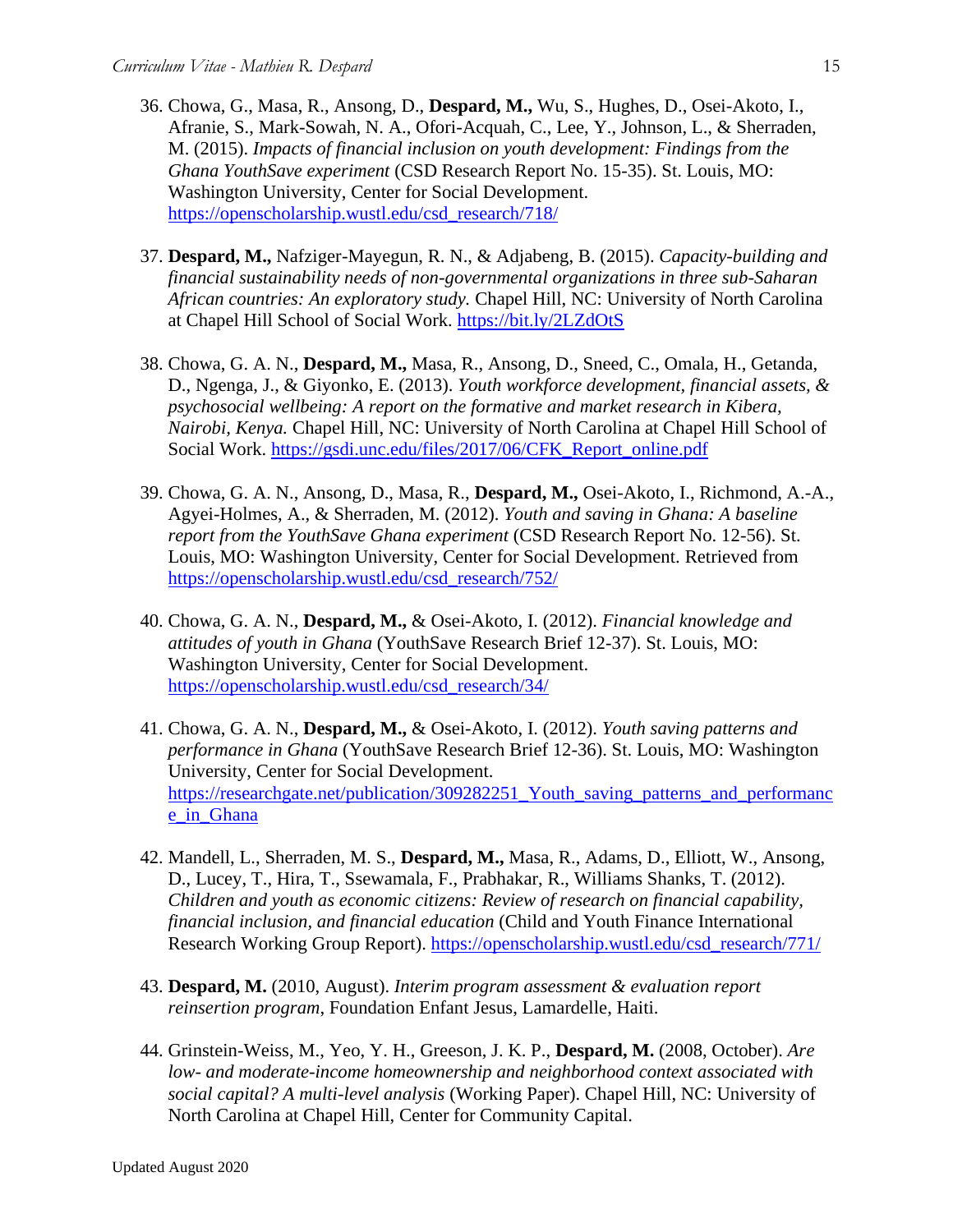[https://communitycapital.unc.edu/research/are-low-and-moderate-income](https://communitycapital.unc.edu/research/are-low-and-moderate-income-homeownership-and-neighborhood-context-associated-with-social-capital/)[homeownership-and-neighborhood-context-associated-with-social-capital/](https://communitycapital.unc.edu/research/are-low-and-moderate-income-homeownership-and-neighborhood-context-associated-with-social-capital/)

- 45. Grinstein-Weiss, M., Yeo, Y.H., **Despard, M.** & Zhan, M. (2008). *Does banking experience matter? Differences of the banked and unbanked in individual development accounts* (Working Paper No. 08-08). St. Louis, MO: Washington University, Center for Social Development. [https://openscholarship.wustl.edu/csd\\_research/180/](https://openscholarship.wustl.edu/csd_research/180/)
- 46. **Despard, M.** (1995). *Community needs assessment.* Piedmont HIV Health Care Consortium.

# **Book Reviews**

1. **Despard, M.** (1994).Book review: Nasty girls, thugs, and humans like us. *Social Work with Groups, 17*(1/2), 198-201.

### **Invited Blog Posts, Articles, and Commentary**

- 1. **Despard, M.** (2020, May 12). What COVID-19 is telling us about our "swiss cheese" economy, financial fragility, and public health. [Essay]. American Association of University Professors, UNC Greensboro Chapter. <https://uncgreensboroaaup.wordpress.com/covid-19-essays/mathieu-despard/>
- 2. **Despard, M.** (2020, April 10). Financial inclusion to help mitigate the economic consequences of COVID-19. [Essay]. American Academy of Social Work and Social Welfare, Grand Challenges for Social Work. [https://grandchallengesforsocialwork.org/publications/financial-inclusion-to-help](https://grandchallengesforsocialwork.org/publications/financial-inclusion-to-help-mitigate-the-economic-consequences-of-covid-19/)[mitigate-the-economic-consequences-of-covid-19/](https://grandchallengesforsocialwork.org/publications/financial-inclusion-to-help-mitigate-the-economic-consequences-of-covid-19/)
- 3. **Despard, M.** (2019, December 11). Changes and challenges experienced by needy groups. [Web log comment]. WalletHub. https://wallethub.com/edu/cities-with-thehighest-and-lowest-population-in-need/8795/#expert=mathieu-despard
- 4. **Despard, M.** (2019, May 13). Employee financial wellness programs: Miracle drug? [Web log comment]. Businessolver. [https://blog.businessolver.com/employee-financial](https://blog.businessolver.com/employee-financial-wellness-programs-miracle-drug)[wellness-programs-miracle-drug](https://blog.businessolver.com/employee-financial-wellness-programs-miracle-drug)
- 5. Chan, P., Germain, G., Frank-Miller, E., & **Despard, M.** (2019, April 15). The future of workplace financial wellness: Improving the benefits of benefits. [Web log comment]. Prosperity Now. [https://prosperitynow.org/blog/future-workplace-financial-wellness](https://prosperitynow.org/blog/future-workplace-financial-wellness-improving-benefits-benefits)[improving-benefits-benefits](https://prosperitynow.org/blog/future-workplace-financial-wellness-improving-benefits-benefits)
- 6. Chan, P., Germain, G., Frank-Miller, E., & **Despard, M.** (2019, April 2). How to collect and use data to improve workplace financial wellness. [Web log comment]. Prosperity Now. [https://prosperitynow.org/blog/high-touch-servicing-how-invest-employees](https://prosperitynow.org/blog/high-touch-servicing-how-invest-employees-financial-futures)[financial-futures](https://prosperitynow.org/blog/high-touch-servicing-how-invest-employees-financial-futures)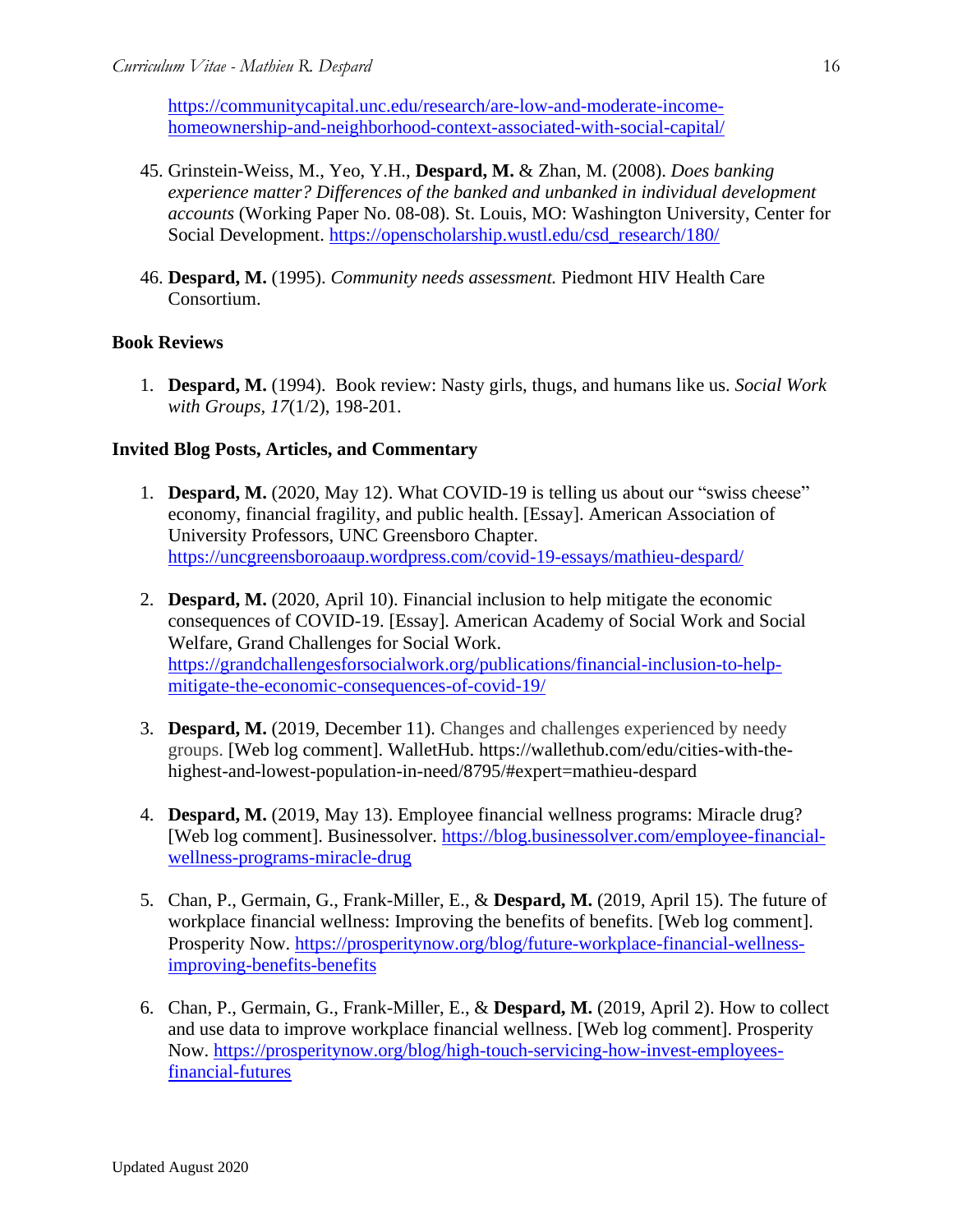- 7. Chan, P., Germain, G., Frank-Miller, E., & **Despard, M.** (2019, February 20). The untapped potential of workplace financial wellness programs. [Web log comment]. Prosperity Now. [https://prosperitynow.org/blog/untapped-potential-workplace-financial](https://prosperitynow.org/blog/untapped-potential-workplace-financial-wellness-programs)[wellness-programs](https://prosperitynow.org/blog/untapped-potential-workplace-financial-wellness-programs)
- 8. Chan, P., Germain, G., Frank-Miller, E., & **Despard, M.** (2019, February 28). Low-touch servicing: Helping employees in a financial pinch. [Web log comment]. Prosperity Now. <https://prosperitynow.org/blog/low-touch-servicing-helping-employees-financial-pinch>
- 9. Chan, P., Germain, G., Frank-Miller, E., & **Despard, M.** (2019, March 7). High-touch servicing: How to invest in employees' financial futures. [Web log comment]. Prosperity Now. [https://prosperitynow.org/blog/high-touch-servicing-how-invest-employees](https://prosperitynow.org/blog/high-touch-servicing-how-invest-employees-financial-futures)[financial-futures](https://prosperitynow.org/blog/high-touch-servicing-how-invest-employees-financial-futures)
- 10. **Despard, M.**, & Friedline, T. (2017, March). Mapping Financial Opportunity: Can post offices increase access to financial services? [Web log comment]. Universal Postal Union. https://postfi.wordpress.com/2017/03/03/mapping-financial-opportunity-can-postoffices-increase-access-to-financial-services/
- 11. **Despard, M.** (2017, March). What tips do you have for a person trying to increase their credit score in a short amount of time? [Web log comment]. WalletHub. https://wallethub.com/free-credit-score/#mathieu-r-despard
- 12. Friedline, T., & **Despard, M.** (2016, March). Struggling to stay nourished in a banking desert. *The Atlantic.* Retrieved from http://www.theatlantic.com/business/archive/2016/03/banking-desert-ny-fed/473436/
- 13. **Despard, M.** (2015, July). How do we get more EITC filers to save their tax refunds? [Web log comment]. Retrieved from http://cfed.org/blog/inclusiveeconomy/how do we get more eitc filers to save their t ax\_returns/
- 14. **Despard, M.** (2006, May). Uninsured need coverage. *Philanthropy Journal.*
- 15. **Despard, M.** (1996). A test of our humanity: AIDS policy in North Carolina. *The Journal of Common Sense*, *2*(3), 4-8.

# **Media Mentions**

"How Tech Is Making Banking More Inclusive." By Colin Walsh, *Forbes Magazine*, January 27, 2020.

"List Puts St. Louis in Top 10 Neediest U.S. Cities." By Joe Holleman, *St. Louis Post-Dispatch*, December 16, 2019.

"Making Financial Wellness Approachable…for Employers." By Emily Payne, *BenefitsPro,*  May 22, 2019.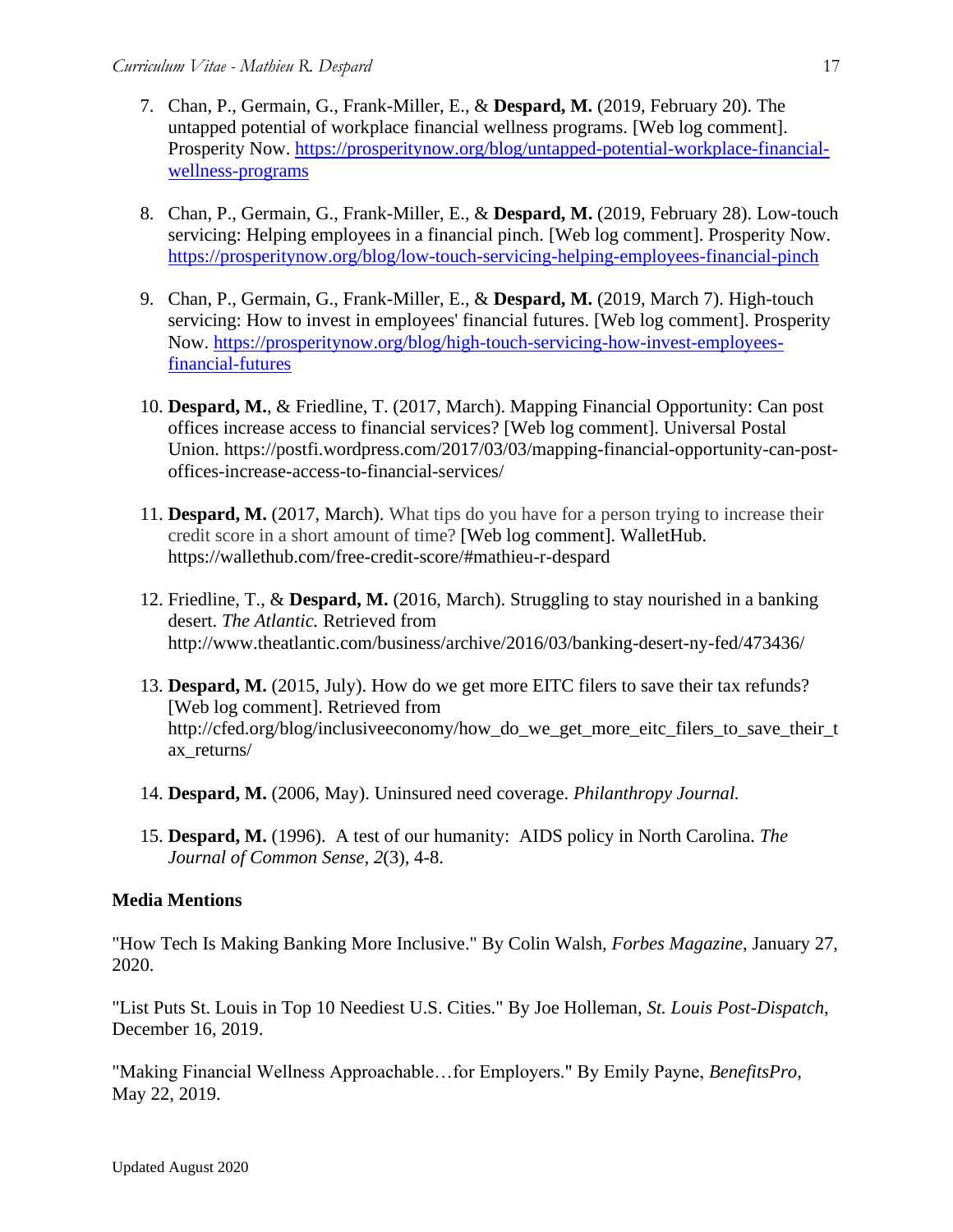"5 Things to Know About Financial Wellness Programs." By John Wasik, *Consumer Reports*, December 12, 2018.

"Q&A with Grinstein-Weiss and Despard: Credit Card Pre-approval Letters and Credit Score." By Offain Gunasekara, *PrimeRates,* March 21, 2018.

"Washington University in St. Louis Researchers Explore a Rising Trend of Employer-Based Employee Financial Wellness Programs." By Kristine Crane, *BadCredit.org*, November 28, 2017.

"'Banking Deserts' Become a Concern as Branches Dry Up." By Drew Dahl and Michelle Franke, *Regional Economist,* July 25, 2017.

"Post Offices Could Give Low-income Americans Access to Financial Services." By Steven Kutz, *MarketWatch,* April 5, 2017.

"Life in a Banking Desert." By 3BLmedia, *Invest with Values,* March 16, 2016.

"Financial Social Work Education: In the Field and the Classroom." By Sue Coyle, *Social Work Today,* Volume 16 No. 5 p. 10, September/October 2016.

### **PRESENTATIONS**

## **Refereed Presentations**

- 1. Zeng, Y., **Despard, M.,** & Fox-Dichter, S. (2020, May). *Workplace financial counseling: Credit outcomes among lower-paid, entry-level workers.* Paper presented at the American Council on Consumer Interests Conference (virtual).
- 2. **Despard, M.,** Zeng, Y., & Fox-Dichter, S. (2020, January). *Workplace financial coaching: Credit outcomes among lower-paid, entry-level workers.* Paper presented at the 24<sup>th</sup> Annual Conference of the Society for Social Work & Research, Washington, DC.
- 3. Kondratjeva, O., Roll, S., Bufe, S., **Despard, M.**, & Grinstein-Weiss, M. (2019, November). *The impact of tax refund delays on the experience of hardships and incidence of debt in low- and moderate-income households.* Paper presented at the 41<sup>st</sup> Annual Fall Conference of the Association for Public Policy Analysis and Management, Denver, CO.
- 4. Roll, S., Grinstein-Weiss, M., & **Despard, M.** (2019, May). *Long-term impacts of online tax-time savings interventions: Effects among persistently poor and resource constrained households.* Paper presented at the American Council on Consumer Interests Conference, Washington, DC.
- 5. Kondratjeva, O., Roll, S., Bufe, S., **Despard, M.**, & Grinstein-Weiss, M. (2019, May). *Designing effective financial tips to guide debt repayment: Experimental evidence from tax refund recipients.* Paper presented at the American Council on Consumer Interests Conference, Washington, DC.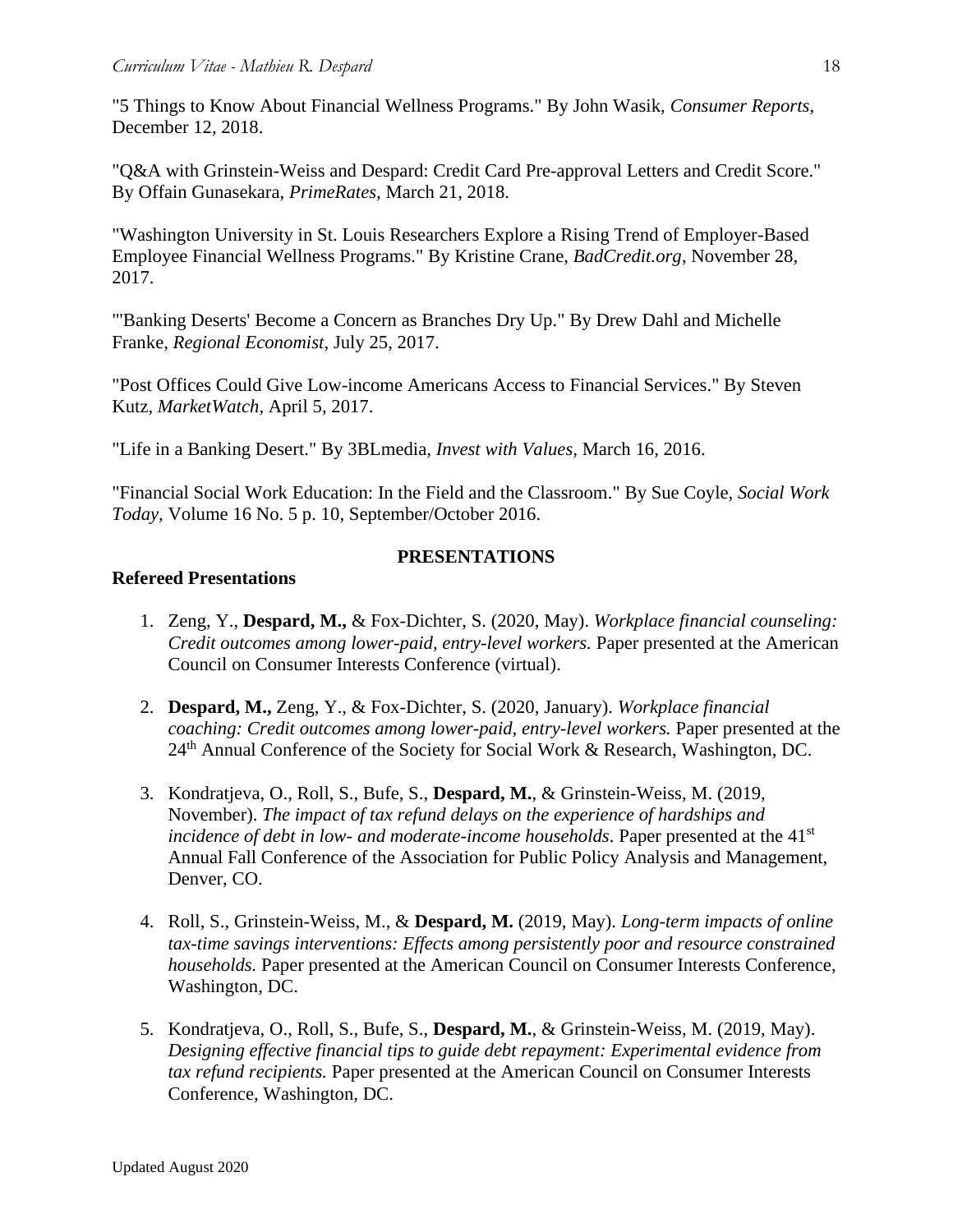- 6. **Despard, M.,** Roll, S., Grinstein-Weiss, M., & Gupta, B. (2019, January). *Refund deferral preferences among Earned Income Tax Credit Recipients: Policy implications.*  Paper presented at the  $23<sup>rd</sup>$  Annual Conference of the Society for Social Work  $\&$ Research, San Francisco, CA.
- 7. Kondratjeva, O., Roll, S., **Despard, M.,** Grinstein-Weiss, M., & Zeng, Y. (2019, January). *The impact of the state Earned Income Tax Credit expansions on material and medical hardships.* Paper presented at the 23<sup>rd</sup> Annual Conference of the Society for Social Work & Research, San Francisco, CA.
- 8. Bufe, S., Kondratjeva, O., Roll, S., Grinstein-Weiss, M., & **Despard, M.** (2019, January). *Designing effective financial tips to guide debt repayment: Experimental evidence from tax refund recipients.* Paper presented at the 23rd Annual Conference of the Society for Social Work & Research, San Francisco, CA.
- 9. Weaver, A., Taing, V., & **Despard, M.** (2019, January). *Holes in the nonprofit safety*  net? Rural-urban and regional disparities. Paper presented at the 23<sup>rd</sup> Annual Conference of the Society for Social Work & Research, San Francisco, CA.
- 10. Sun, S., Roll, S., Kondratjeva, O., Grinstein-Weiss, M., & **Despard, M.** (2019, January). *Assessing the stability of financial well-being in a low- and moderate-income population.*  Paper presented at the  $23<sup>rd</sup>$  Annual Conference of the Society for Social Work  $\&$ Research, San Francisco, CA.
- 11. Roll, S., Kondratjeva, O., Bufe, S., **Despard, M.,** & Grinstein-Weiss, M. (2018, November). *Designing effective financial tips to guide debt repayment: Experimental evidence from tax refund recipients.* Poster presented at the 39<sup>th</sup> Annual Conference of the Society for Judgement and Decision Making, New Orleans, LA.
- 12. Bufe, S., Roll, S., Kondratjeva, O., **Despard, M.,** & Grinstein-Weiss, M. (2018, November). *Heterogeneous effects of savings on participation in the gig economy.* Poster presented at the 39th Annual Conference of the Society for Judgement and Decision Making, New Orleans, LA.
- 13. **Despard, M.,** Bufe, S., Grinstein-Weiss, M., Roll, S., & (2018, November). *Tax-time saving among EITC recipients: Results of a large-scale experiment informed by behavioral economics*. Paper presented at the 40<sup>th</sup> Annual Fall Conference of the Association for Public Policy Analysis and Management, Washington, DC.
- 14. **Despard, M.,** Friedline T., & Grinstein-Weiss, M. (2018, November). *Changes in savings account ownership: Effects of an online tax-time intervention.* Paper presented at the 40<sup>th</sup> Annual Fall Conference of the Association for Public Policy Analysis and Management, Washington, DC.
- 15. Kondratjeva, O., Roll, S., **Despard, M.,** & Grinstein-Weiss, M. (2018, November). *The impact of state earned income tax credit expansions on material and medical hardships.*  Paper presented at the 40<sup>th</sup> Annual Fall Conference of the Association for Public Policy Analysis and Management, Washington, DC.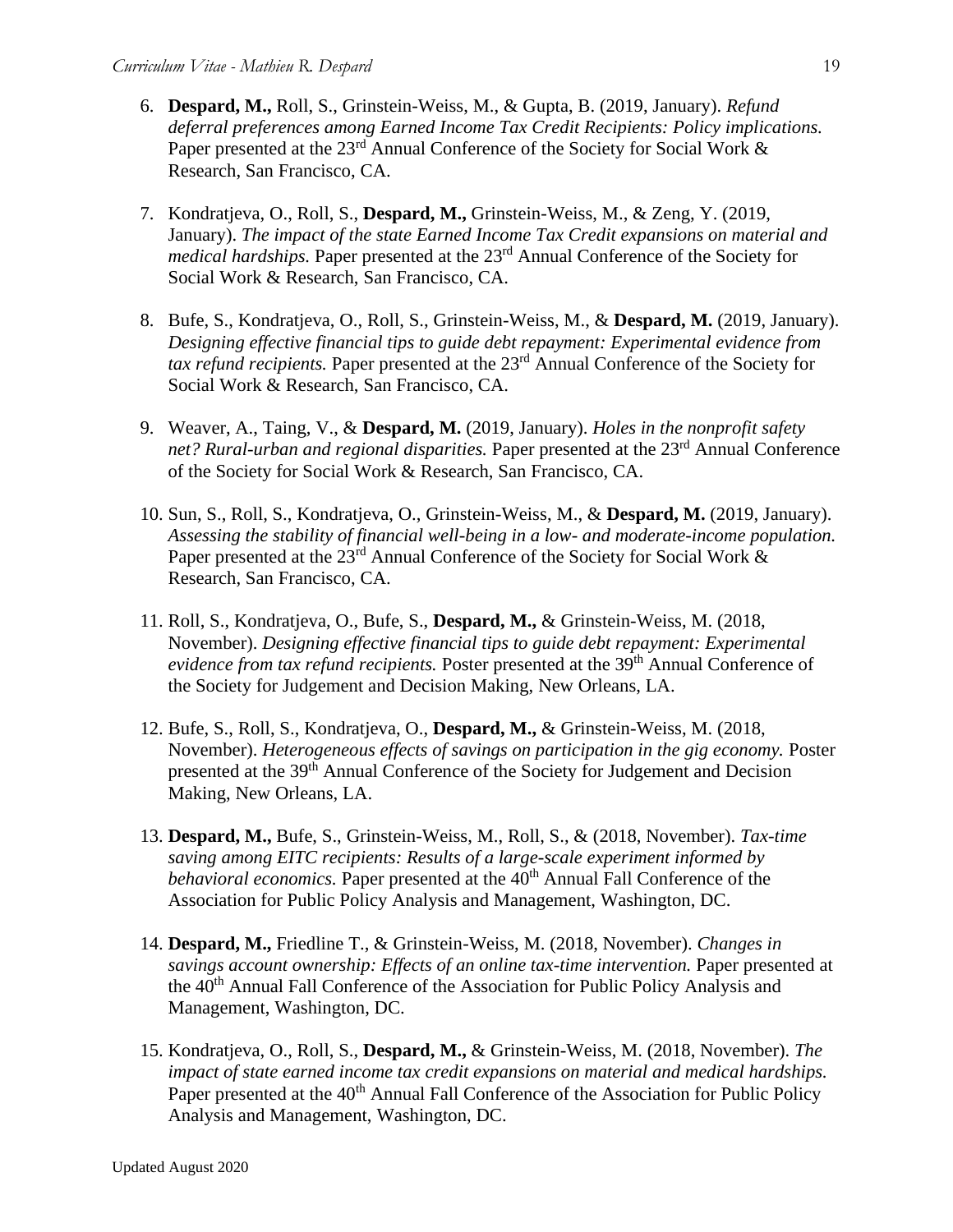- 16. **Despard, M.,** Friedline, T., Huang, J., Peters, C., & Rothwell, D. (2018, January). *Policies to promote financial inclusion among vulnerable populations: The role of social work research.* Roundtable presented at the Twenty-Second Annual Conference of the Society for Social Work & Research, Washington, DC.
- 17. Frank-Miller, E., **Despard, M.,** Covington, M., & Grinstein-Weiss, M. (2018, January). *Can financial capability be built at work?* Paper presented at the Twenty-Second Annual Conference of the Society for Social Work & Research, Washington, DC.
- 18. **Despard, M.,** & Friedline, T., (2018, January). *Financial capability and asset building for all: The potential of postal banking for under-served low-income, minority, and rural communities.* Paper presented at the Twenty-Second Annual Conference of the Society for Social Work & Research, Washington, DC.
- 19. Bufe, S., **Despard, M.,** Roll, S., & Grinstein-Weiss, M. (2018, January). *How deep in debt? How levels of unsecured debt affect hardship among low- and middle-income households.* Paper presented at the Twenty-Second Annual Conference of the Society for Social Work & Research, Washington, DC.
- 20. Roll, S., Taylor, S., Bufe, S., **Despard, M.,** & Grinstein-Weiss, M. (2018, January). *The front lines of financial defense: Managing financial emergencies in low-income households.* Paper presented at the Twenty-Second Annual Conference of the Society for Social Work & Research, Washington, DC.
- 21. Roll, S. P., Grinstein-Weiss, M., Cryder, C., **Despard, M.** (November, 2017). *Do the effects of a low-touch tax time savings intervention persist? Evidence from the Refund to Savings initiative.* Society for Judgment and Decision Making. Vancouver, Canada.
- 22. Bufe, S., Grinstein-Weiss, M., Roll, S., & **Despard, M.** (2017, November). *How deep in debt? How levels of unsecured debt affect hardship among low- and middle-income households*. Paper presented at the 39<sup>th</sup> Annual Fall Conference of the Association for Public Policy Analysis and Management, Chicago, IL.
- 23. **Despard, M.**, Grinstein-Weiss, M., Oliphant, J. E., Perantie, D. C. (2017, January). *Can EITC recipients be encouraged to save at tax time? Findings from a randomized trial.* Paper presented at the Twenty-First Annual Conference of the Society for Social Work & Research, New Orleans, LA.
- 24. **Despard, M.**, Friedline, T., & West, S. (2017, January). *Rainy day funds: Does financial knowledge or bank account ownership matter more?* Paper presented at the Twenty-First Annual Conference of the Society for Social Work & Research, New Orleans, LA.
- 25. Bunger, A., **Despard, M.**, Lee, M., & Cao, Y. (2017, January). Quality doesn't come cheap: Financial health among nonprofit human service organizations and program quality. Paper presented at the Twenty-First Annual Conference of the Society for Social Work & Research, New Orleans, LA.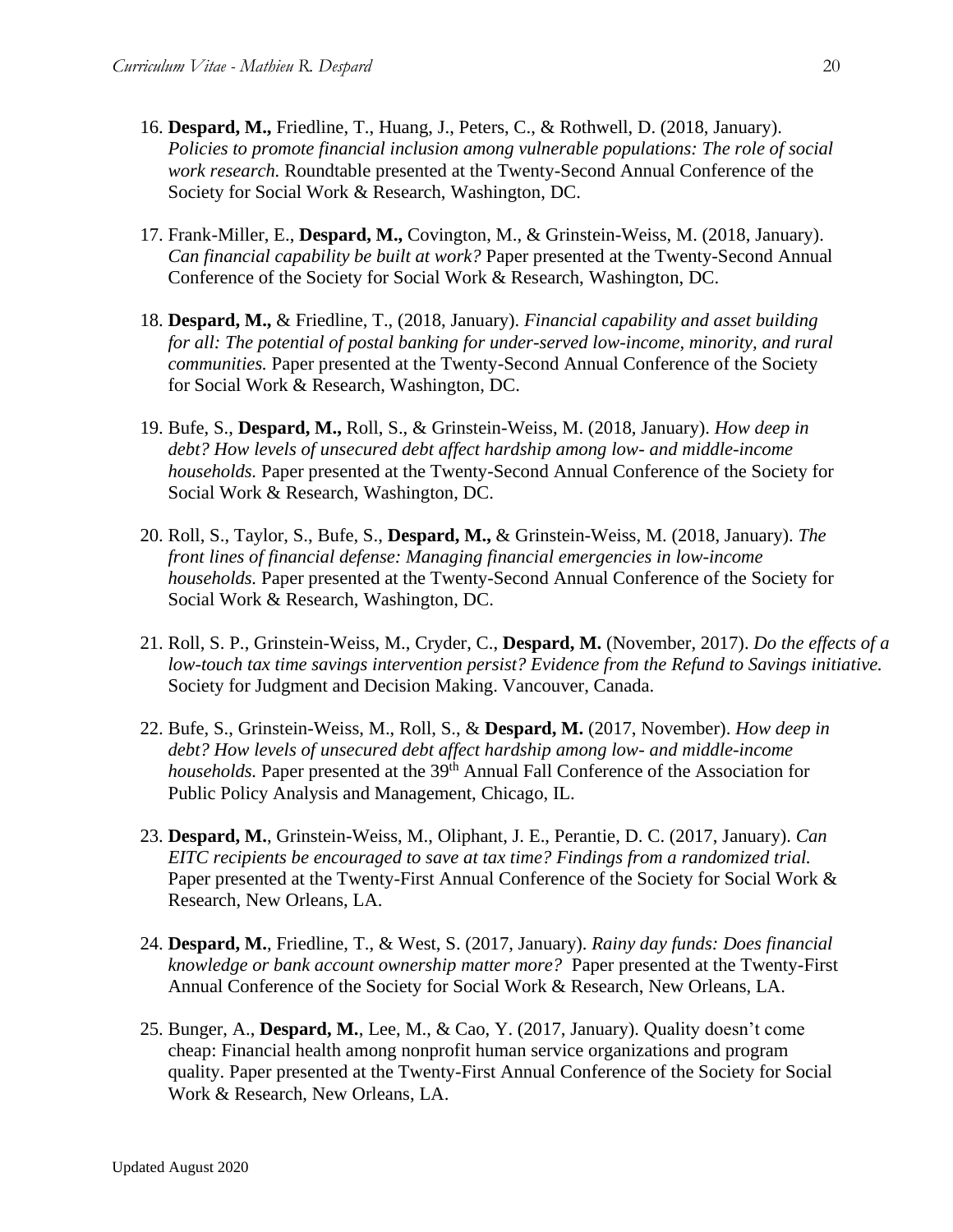- 26. **Despard, M.,** Perantie, D.C., Taylor, S.H., Grinstein-Weiss, M., Friedline, T., & Raghavan, R. (2016, December). *Student Debt and Hardship: Evidence from a large sample of low- and moderate-income households.* Poster presentation at the Consumer Financial Protection Bureau Research Conference, Washington, DC.
- 27. Grinstein-Weiss, M., Cryder, C., **Despard, M.,** Perantie, D. C., Oliphant, J.E., Ariely, A., & Davison, G. (2016, December). *Choice Architecture and Tax Refund Savings: A Large-scale Field Experiment.* Poster presentation at the Consumer Financial Protection Bureau Research Conference, Washington, DC.
- 28. Cryder, C., Grinstein-Weiss, M., Oliphant, J. E., Perantie, D., Taylor, S., Ariely, D., & **Despard, M.** (2016, November). *Choice architecture and tax refund savings: A largescale field experiment.* Paper presented at the 37<sup>th</sup> Annual Conference of the Society for Judgement and Decision Making, Boston, MA.
- 29. Grinstein-Weiss, M., Perantie, D., Oliphant, J. E., **Despard, M.,** & Roll, S. (2016, November). *Refund to Savings 2015: The impact of a large-scale tax-time savings experiment.* Paper presented at the 38<sup>th</sup> Annual Fall Conference of the Association for Public Policy Analysis and Management, Washington, DC.
- 30. Grinstein-Weiss, M., **Despard, M.,** Guo, S., Russell, B. D., & Taylor, S. H. (2016, November). *Financial shocks, liquid assets, and material hardship: The moderating role of race.* Paper presented at the 38<sup>th</sup> Annual Fall Conference of the Association for Public Policy Analysis and Management, Washington, DC.
- 31. Friedline, T., & **Despard, M.** (2016, September). *Community access to financial services.* Paper presented at the Assets Learning Conference, Washington, DC.
- 32. Oliphant, J., & **Despard, M.** (2016, September). *Student debt and hardship: Evidence from a large sample of low- to moderate-income households.* Paper presented at the Assets Learning Conference, Washington, DC.
- 33. **Despard, M.,** Grinstein-Weiss, M., Oliphant, J. E., & Perantie, D. C. (2016, July). *Encouraging EITC recipients to save: Findings from Refund to Savings.* Poster presentation at the 2016 Research and Evaluation Conference on Self-Sufficiency, Washington, DC.
- 34. **Despard, M.**, Adjabeng, B., & Nafziger-Mayegun, R. N. (2016, January). Do revenue diversification and income generating activities promote financial sustainability of NGOs in Sub-Saharan Africa? Paper presented at the Twentieth Annual Conference of the Society for Social Work & Research, Washington, DC.
- 35. **Despard, M.** (2016, January). Assessing psychometric properties of a nonprofit human service organization capacity survey. Paper presented at the Twentieth Annual Conference of the Society for Social Work & Research, Washington, DC.
- 36. Grinstein-Weiss, M., Perantie, D. C., Russell, B. D., Oliphant, J. E., & **Despard, M.** (2016, January). Expanding eligibility criteria for the Earned Income Tax Credit: Potential impact on low- and moderate-income tax filers with no dependents. Paper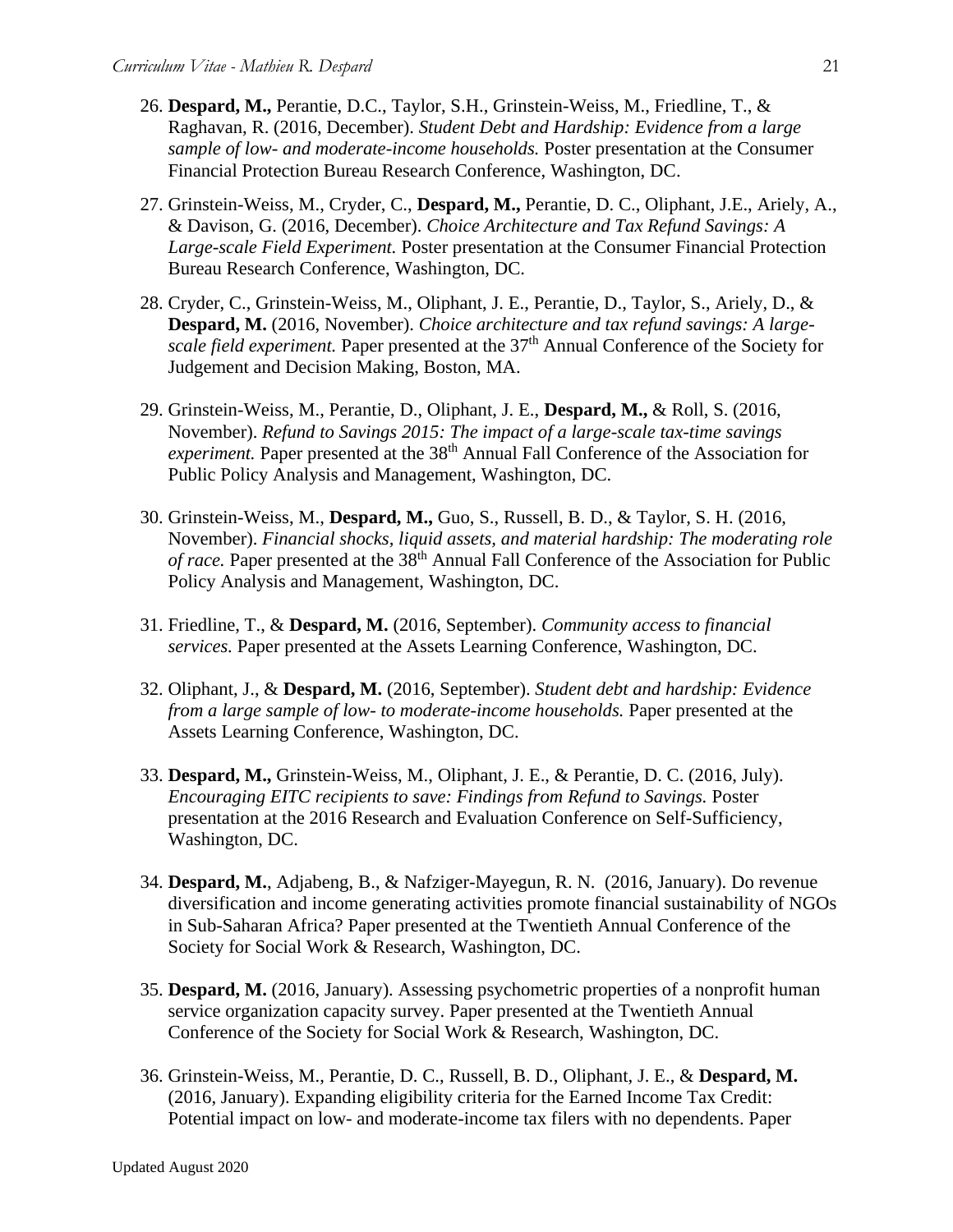presented at the Twentieth Annual Conference of the Society for Social Work & Research, Washington, DC.

- 37. Wu, S., **Despard, M.,** & Chowa, G. (2015, April). The influence of parents on youth's access to financial services in Ghana. Paper presented at A Convening on Financial Capability and Asset Building: Advancing Education, Research and Practice in Social Work. St. Louis, MO.
- 38. **Despard, M.** (2015, January). Effects of a random assignment capacity-building intervention on nonprofits' evaluation capacity using efficacy subset analysis. Paper presented at the Nineteenth Annual Conference of the Society for Social Work & Research, New Orleans, LA.
- 39. Johnson, L., Wu, S., & **Despard, M.** (2014, November). Does access to financial services for youth promote financial capability for youth in developing countries? Evidence from Colombia, Ghana, Kenya, and Nepal. Paper presented at the Association for Public Policy Analysis and Management Fall 2014 Conference, Albuquerque, NM.
- 40. Zerden, L., & **Despard, M.** (2014, October). Finding jobs and using macro skills: Results from recent MSW graduates. Paper presented at the Council on Social Work Education 60th Annual Program Meeting, Tampa, FL.
- 41. **Despard, M.,** & Chowa, G. A. N. (2014, January). *Earned income and saving among youth in Ghana*. Paper presented at the Eighteenth Annual Conference of the Society for Social Work & Research, San Antonio, TX.
- 42. **Despard, M.,** & Chowa, G. A. N. (2013, January). *Parents' influence on youth's money management in Ghana.* Paper presented at the Seventeenth Annual Conference of the Society for Social Work & Research, San Diego, CA.
- 43. **Despard, M.,** & Chowa, G. A. N. (2013, January). *Testing a measurement model of financial capability among youth in Ghana.* Paper presented at the Seventeenth Annual Conference of the Society for Social Work & Research, San Diego, CA.
- 44. Chowa, G., **Despard, M.,** & Johnson, L. (2012, September). *Evaluating youth financial capability projects: Lessons from YouthSave.* Workshop presentation at the Global Youth Economic Opportunities Conference, Washington, DC.
- 45. **Despard, M.** & Chowa, G. A. N. (2012, January). *Financial capability for youth in Ghana: Understanding the developmental and cultural validity of asset building inquiry in a developing country.* Paper presented at the Sixteenth Annual Conference of the Society for Social Work & Research, Washington, DC.
- 46. **Despard, M.** & Chowa, G. A. N. (2011, September). *How to develop a financial capability project: Building evidence as you go.* Workshop presentation at Global Youth Economic Opportunities Conference, Washington, DC.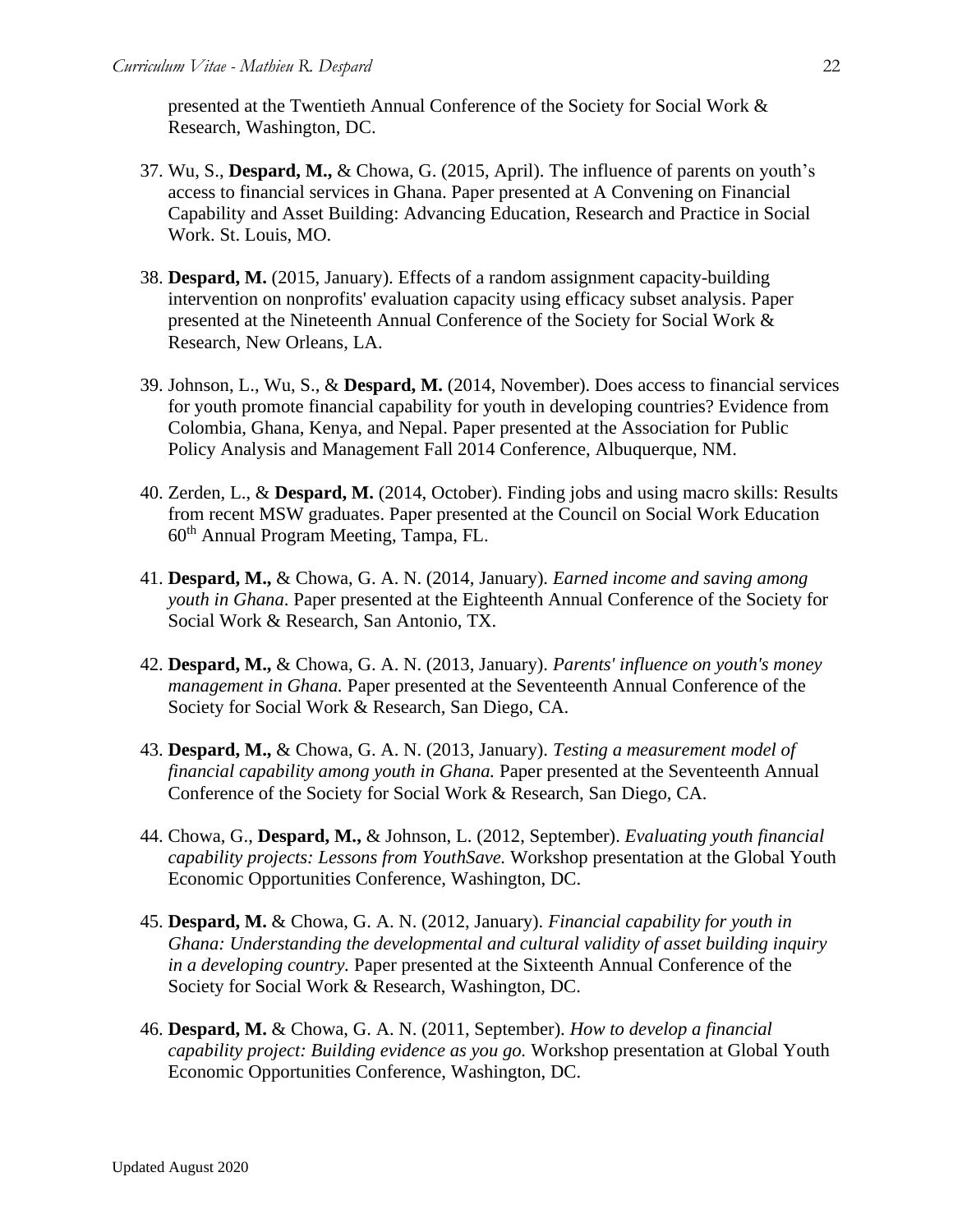- 47. **Despard, M.** (2011, January). *What intervention methods do social workers use to address clients' financial problems? An exploratory study.* Poster presentation at the Fifteenth Annual Conference of the Society for Social Work & Research, Tampa, FL.
- 48. **Despard, M.** (2010, October). *Building financial capability for economic justice: Results from an online practitioner survey.* Paper presented at the Council on Social Work Education 56th Annual Program Meeting, Portland, OR
- 49. Grinstein-Weiss, M., Yeo, Y. H., Greeson, J. K. P., & **Despard, M.** (2009, January). *The effects of low- and moderate-income homeownership and neighborhood context on resource generation: A multilevel analysis.* Paper presented at the Thirteenth Annual Conference of the Society for Social Work & Research, New Orleans, LA.
- 50. **Despard, M.,** & Lombard, F. M. (2006, November 4-8). *Specialty care access for uninsured adults: Community dialogue to craft local solutions*. Poster presented at the 134th Annual Meeting and Exposition of the American Public Health Association, Boston, MA.
- 51. Belden, C.A., **Despard, M.**, Proescholdbell, R. J., & Lombard, F. M. (2006, November 4-8). *Interconnecting HIV providers and informing clinical practice: Who to connect? What to exchange?* Panel presentation at the 134<sup>th</sup> Annual Meeting and Exposition of the American Public Health Association, Boston, MA.
- 52. Fairchild, P., Block, J., **Despard, M.,** Mangione, T., Sachs, S. (1996, July). *Assessing HIV Service Needs in Hard to Reach Populations.* Poster presentation at the XI International Conference on AIDS, Vancouver, British Columbia.
- 53. Blanchard, L. & **Despard, M.,** Strauss, R. P., & Sharp, M. C. (1995, July). *Interdisciplinary, community-based training of health professionals: The UNC Health of the Public experience.* Presentation at the Annual National Area Health Education Centers (AHEC) Conference, Chicago, Ill.
- 54. **Despard, M.,** Rounds, K. A. & Galinsky, M. J. (1994, May). *Measuring Social Support Processes and Outcomes in Telephone Support Groups,* Tenth Annual Symposium for the Empirical Foundations of Group Work, University of Wisconsin at Madison, Madison, WI.
- 55. **Despard, M.** & Finney, J. W. (1989, November). *Determinants of Mental Health Care Seeking,* Poster presentation at the 23rd Annual Association for the Advancement of Behavior Therapy Convention, Washington, DC.

#### **Invited Lecturer, Moderator, and Other Presentations**

- 1. **Despard, M.** (2020, May). *Employee financial wellness programs - Do they work?* Webinar speaker. Employee Loan Solutions, San Diego, CA.
- 2. **Despard, M.** (2019, December). *Importance of emergency savings.* Webinar speaker. SaverLife, San Francisco, CA.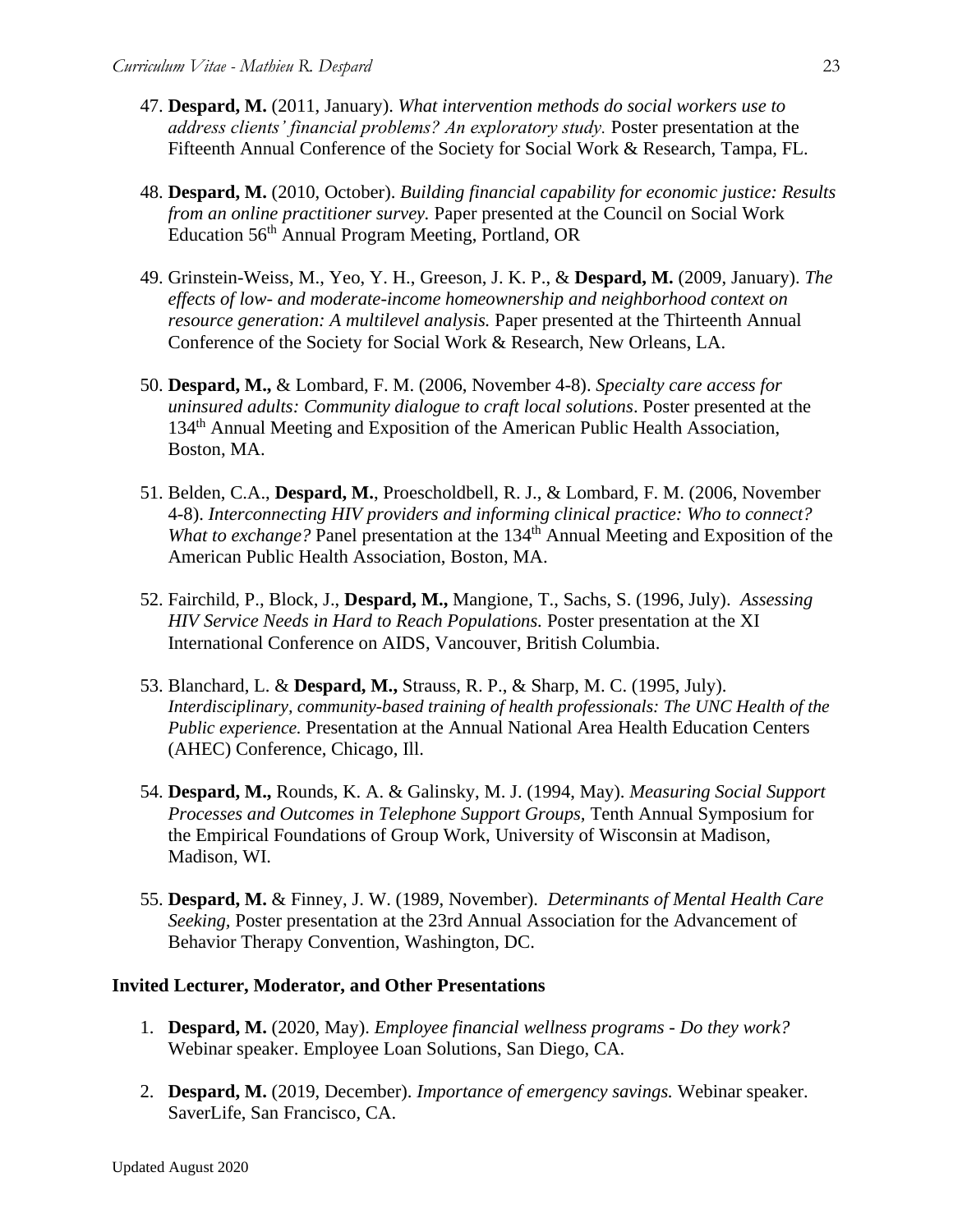- 3. **Despard, M.** (2019, December). *Good jobs and financial wellness.* Roundtable Presentation. Indiana Asset Funders Network, Indianapolis, IN.
- 4. **Despard, M.** (2019, November). *The wealth gap and the influence of demographics, education, and policy.* Panel participant at the Closing the Wealth Gap Conference, Frank Hawkins Kenan Institute of Private Enterprise, UNC-Chapel Hill.
- 5. **Despard, M.** (2019, October). *Evolution of the North Carolina antipoverty movement.*  Panel participant at the Pathways to Prosperity Conference. Raleigh, NC.
- 6. **Despard, M.** (2019, September). *When a job isn't enough: Employee financial wellness and the role of philanthropy.* Webinar speaker. Asset Funders Network.
- 7. **Despard, M.** (2019, June). *Promoting saving in the workplace: Opportunities and challenges.* Consumer Financial Protection Bureau Emergency Savings Roundtable. St. Louis, MO.
- 8. **Despard, M.** (2019, May). *Employee emergency: Rescue your employees from a financial free fall*. Webinar speaker. Businessolver.
- 9. **Despard, M.** (2019, March). *Three behavioral design policy scenarios to promote financial health: Consumption, risk, and perception.* Center for Advanced Hindsight, Duke University.
- 10. **Despard, M.** (2019, February). *Understanding the financial lives of employees and solutions to increase their financial wellness.* Webinar speaker. National Fund for Workforce Solutions.
- 11. **Despard, M.,** Covington, M., Frank-Miller, E., Hannon, G., & Grinstein-Weiss, M. (2017, December). *Workplace financial wellness programs: Research findings and projects.* Webinar. Prosperity Now, Washington, DC.
- 12. **Despard, M.,** Covington, M., Frank-Miller, E., Hannon, G., & Grinstein-Weiss, M. (2017, October). *Workplace financial wellness programs: Phase I research findings.*  Webinar. US Chamber of Conference Foundation, Washington, DC.
- 13. **Despard, M.** (2017, October). *Rainy day funds: Emergency savings for low- and moderate-income households.* Pathways to Prosperity Conference. Raleigh, NC.
- 14. **Despard, M.,** Covington, M., Frank-Miller, E., Hannon, G., & Grinstein-Weiss, M. (2017, September). *Employer financial wellness programs: Research findings and plans.* Catalyzing a Financially Stable Workforce Convening. Center for Social Development, Washington University in St. Louis. St. Louis, MO.
- 15. **Despard, M.,** Covington, M., Frank-Miller, E., Hannon, G., & Grinstein-Weiss, M. (2017, July). *The benefits of workplace financial wellness programs: How companies can promote household financial security.* PlanSource Eclipse 2017. Park City, UT.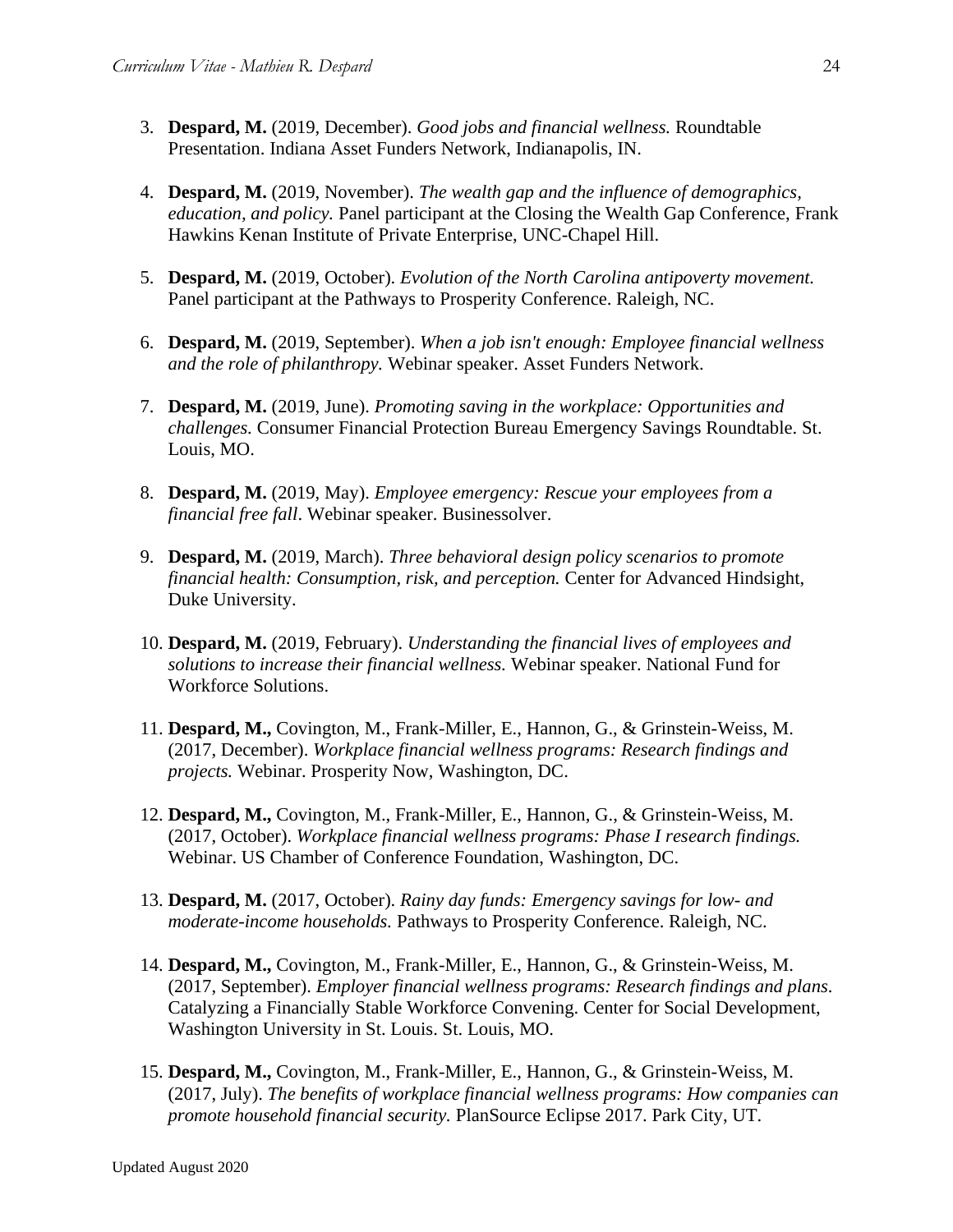- 16. **Despard, M.** (2017, June). *Organizational research to solve social problems conceptual, methodological, & practical considerations.* Network for Social Work Management, Doctoral Scholars Institute. New York, NY.
- 17. Friedline, T., & **Despard, M.** (2017, May). *Mapping Financial Opportunity: An exploration of mainstream and alternative financial services in the U.S.* Federal Deposit Insurance Corporation (FDIC), Division of Depositor and Consumer Protection. Washington, DC.
- 18. **Despard, M.** (2017, March). *Research on the financial security of low- and moderateincome households.* Center for Community Capital, University of North Carolina at Chapel Hill. Chapel Hill, NC.
- 19. **Despard, M.** (2017, February). *Mapping Financial Opportunity*: *Research, policy, and practice for strengthening the financial health of households and communities*. Co-Organizer and Panelist. Kansas City, KS.
- 20. **Despard, M.** (2016, December). *Tax-time saving: Theory and evidence.* Presentation to the Financial Stability Coalition of Washtenaw County, Ann Arbor, MI.
- 21. Huang, J., & **Despard, M.** (2016, November). *Child development accounts in the global context: Development and prospect.* Panel discussant at the 38<sup>th</sup> Annual Fall Conference of the Association for Public Policy Analysis and Management, Washington, DC.
- 22. Grinstein-Weiss, M., & **Despard, M.** (2016, January). *Striking the balance between work supports and public assistance to reduce material hardship in families: Holes in the social safety net.* Symposium co-organizer at the Twentieth Annual Conference of the Society for Social Work & Research, Washington, DC.
- 23. **Despard, M.** (2014, October). *Understanding nonprofit financial health: What to look for in a funding proposal.* Workshop presentation for the North Carolina Network of Grantmakers, Raleigh, NC.
- 24. **Despard, M.** (2014, August). *Program evaluation and theory of change.* Moderated discussion at UNC-Chapel Hill Carolina Center for Public Service staff planning retreat. Chapel Hill, NC.
- 25. **Despard, M.** (2013, May). *The Ghana YouthSave experiment*. Pre-summit workshop presentation at the Child Youth Finance International 2013 Summit, Istanbul, Turkey.
- 26. **Despard, M.** (2013, January). *Tax time's golden opportunity: Increasing financial security for low-income families.* Symposium discussant at the Seventeenth Annual Conference of the Society for Social Work & Research, San Diego, CA.
- 27. **Despard, M.** & Harrison, A. (2012, October). *The key to effective project management*. Workshop presentation for the Campus Y Social Innovation Lab, University of North Carolina at Chapel Hill, Chapel Hill, NC.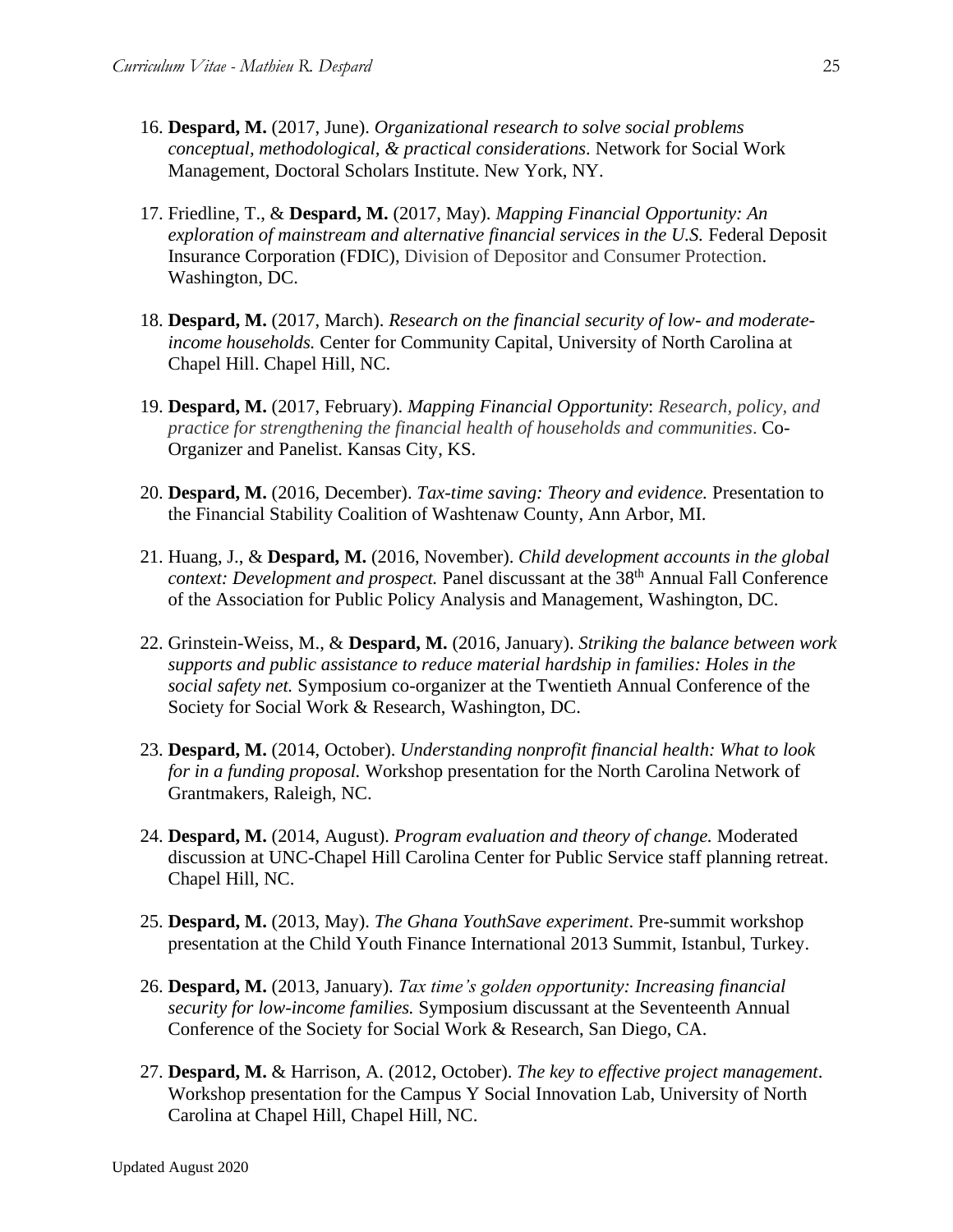- 28. **Despard, M.** (2012, September). *Understanding nonprofit financial health: What to look for in a funding proposal.* Workshop presentation for the North Carolina Network of Grantmakers, Chapel Hill, NC.
- 29. **Despard, M.** (2012, July). *Nudging youth saving in Ghana*. Presentation at the Youth and their Money: New Insights on the Financial Lives of Youth in Developing Countries forum of the New America Foundation, Washington, DC.
- 30. **Despard, M.** (2012, May). *Financial social work: Practice tips.* Workshop presentation to alumni of the College of Social Work, University of South Carolina, Columbia, SC.
- 31. **Despard, M.** (2012, January). *Exploring the potential of assets to increase human capital using randomized experiments.* Symposium discussant at the Sixteenth Annual Conference of the Society for Social Work & Research, Washington, DC.
- 32. **Despard, M.,** Chowa, G. A. N., Ansong, D., & Masa, R. (2012, January). *Closing the gap between evaluation & practice in youth economic empowerment.* Brown bag session presented at Making Cents International, Washington, DC.
- 33. **Despard, M.** (2010, May). *Increasing access to medical care for low-income, uninsured adults in Durham County: A community change initiative.* Moderated discussion for the North Carolina Health Disparities Fellowship Program, Duke University Global Health Institute, Durham, NC.
- 34. **Despard, M.** (2010, February). *The IAF organizing model: Praxis for learning collaborative governance for social workers*. 2010 Meeting of the University Network for Collaborative Governance, Chapel Hill, NC.
- 35. **Despard, M.** (2009, May). *Increasing access to specialty medical care for low-income, uninsured adults in Durham County: The Project Access experience.* Moderated discussion for Health Inequalities Program Fellows Program, Duke University center for Health Policy, Durham, NC.
- 36. Grinstein-Weiss, M., **Despard, M.,** & Birdsong, S. S. (2008, April). *Subprime mess: Is there a better way?* Presentation at the University of North Carolina at Chapel Hill, School of Social Work, Chapel Hill, NC.
- 37. **Despard, M.** (2008, February). *What to do about the uninsured? Are local solutions possible while the state and feds do nothing?* Guest lecture for an introductory undergraduate course in U.S. health policy, Duke University, Durham, NC.
- 38. **Despard, M.** (2007, November). *Community health plans.* Presentation at the Durham Health Summit: Listening to the Voices of Durham's Uninsured. Durham, NC.
- 39. **Despard, M.** (2007, November). *Money matters: Helping our clients build financial mastery.* Presentation at the Annual Conference of the National Association of Social Workers, North Carolina Chapter, Asheville, NC.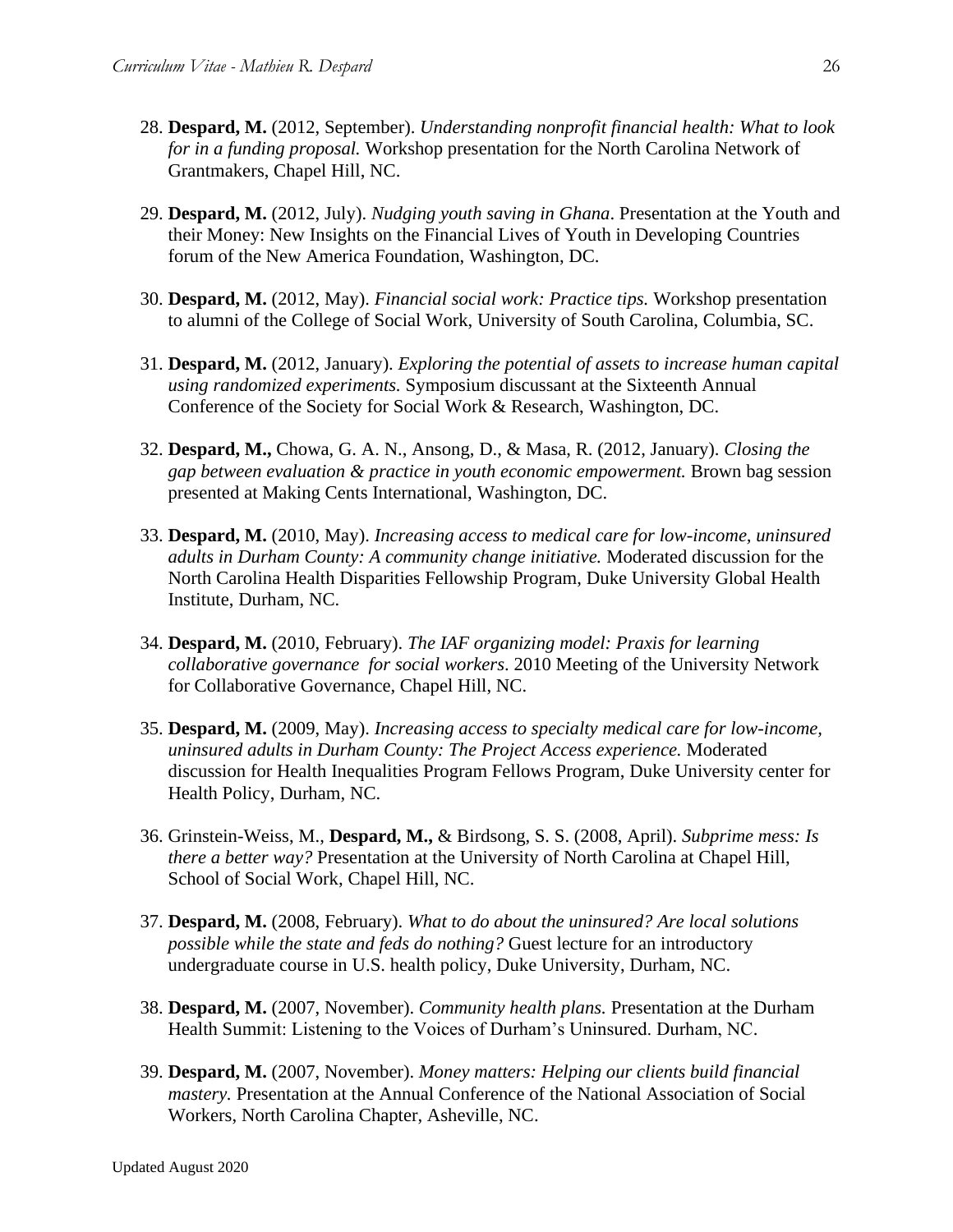- 40. **Despard, M.** (2007, October). *Covering the uninsured: What can be done at the local level?* Presentation at the University of North Carolina at Chapel Hill, School of Social Work, Chapel Hill, NC.
- 41. **Despard, M.** & Greenberg, G. (2006, April). *Project Access.* Presentation at the Annual Meeting of the North Carolina Association of Free Clinics, Greensboro, NC.
- 42. **Despard, M.** (2006, February). *Healthcare safety net in the U.S.* Guest lecture for an introductory undergraduate course in U.S. health policy, Duke University, Durham, NC.
- 43. **Despard, M.** (2006, January). *Racial health disparities and lack of health insurance.* Presentation at the Durham Regional Hospital Health Disparities Forum, Durham, NC.
- 44. **Despard, M.** (2002, March). *Marketing your Head Start program*. Workshop presentation at the Virginia Head Start Association, Virginia Beach, VA.
- 45. **Despard, M.** (2001, September). *Resource development and board member responsibilities.* Presentation to Southeast Rural Community Assistance Project, Inc. Board Retreat, Charlottesville, VA.
- 46. **Despard, M.** (2001, November). *Grant proposal writing: The key to getting funded,*  Workshop presentation at the Virginia Head Start Association, Roanoke, VA.
- 47. **Despard, M.** (2000, June). *Proposal writing: A funder's perspective.* Workshop presentation at a meeting of the National Society for Fund-Raising Executives – Roanoke Valley Chapter, Roanoke, VA.
- 48. **Despard, M.** (2000, February). *Fund distribution re-design panel presentation.* United Way of America Staff Leaders Conference, Houston, TX.

#### **TEACHING EXPERIENCE**

### **Courses Taught at the University of North Carolina at Greensboro/North Carolina A & T State University**

Spring 2020 **Instructor** SWK 644: Organizational Context of Clinical Social Work Practice

#### **Courses Taught at the University of Michigan School of Social Work**

Fall 2017 **Co-Instructor** SW 510: Show Me the Money: Why Financial Capability Matters in Social Work

Fall, Winter 2016 **Instructor**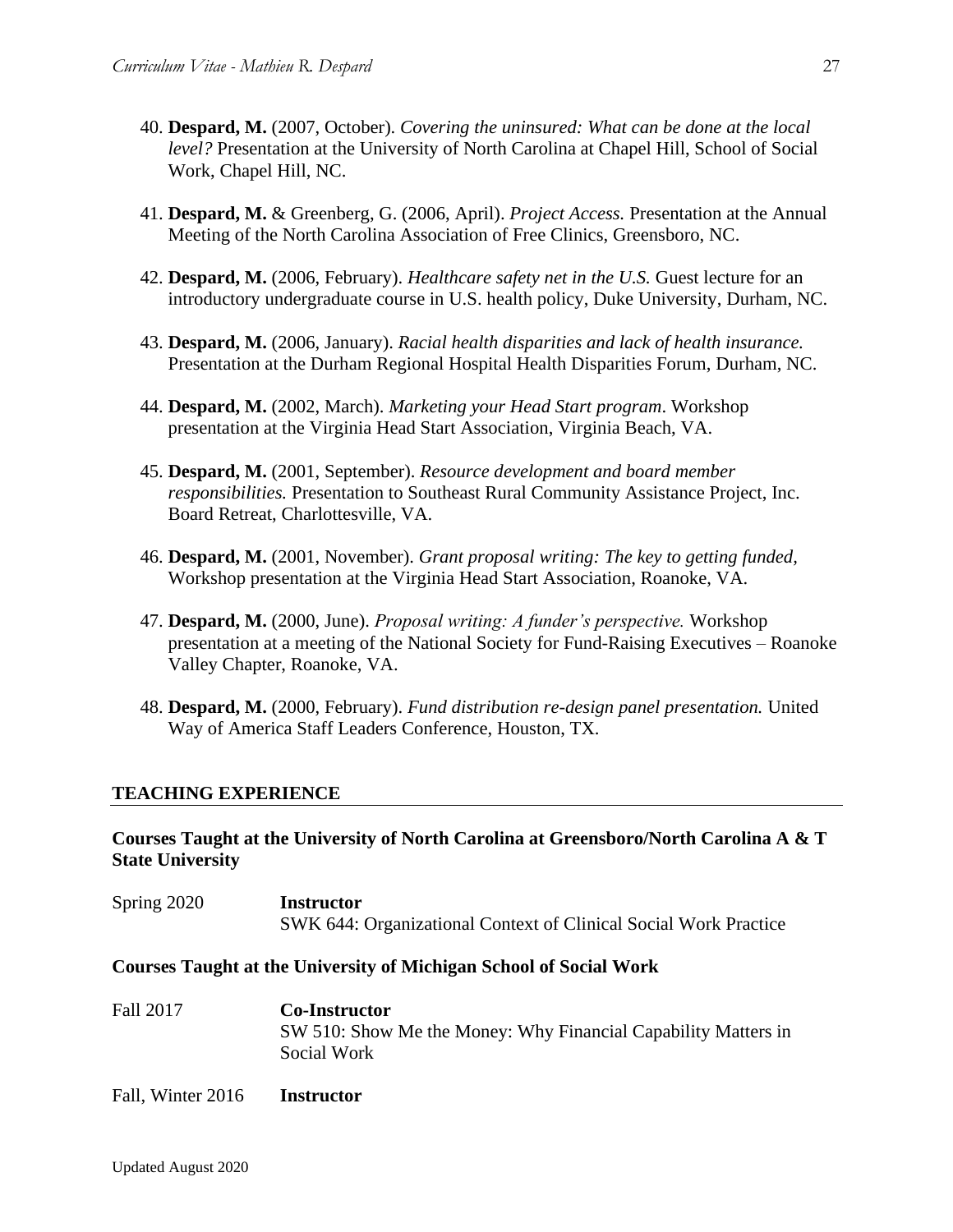| Winter 2016, 2017 <b>Instructor</b> |                                                          |
|-------------------------------------|----------------------------------------------------------|
|                                     | SW 651: Planning for Organizational and Community Change |

# **Courses Taught at the University of North Carolina at Chapel Hill School of Social Work**

| <b>Fall 2018</b>            | <b>Instructor</b><br>SOWO 570: Social Work Practice with Communities and Organizations          |
|-----------------------------|-------------------------------------------------------------------------------------------------|
| <b>Fall 2006</b><br>to 2014 | <b>Instructor</b><br>SOWO 570: Social Work Practice with Communities and Organizations          |
| Spring 2007<br>to 2015      | <b>Instructor</b><br>SOWO 884: Leadership in Nonprofit Organizations                            |
| Spring 2007<br>to 2015      | <b>Instructor</b><br>SOWO 885/PUBA 757: Financial Management of Nonprofit<br>Organizations      |
| Spring 2012<br>to 2015      | <b>Instructor</b><br>SOWO 793: Asset Development Policy and Practice                            |
| Spring 2009, 2010           | <b>Instructor</b><br>SOWO 517: Integrated Social Work Practice                                  |
| Fall 2007, 2008             | <b>Instructor</b><br>SOWO 882: Citizen Participation and Voluntary Action                       |
| Fall 2006 to 2009           | <b>Instructor</b><br>SOWO 530: Foundations of Social Welfare and Social Work                    |
| <b>Fall 2005</b>            | <b>Instructor</b><br>SOWO 249: Management and Community Practice                                |
| <b>School</b>               | <b>Courses Taught at the University of North Carolina at Chapel Hill Kenan-Flagler Business</b> |

| Spring $2011$    | <b>Instructor</b>                                                        |
|------------------|--------------------------------------------------------------------------|
| to 2015          | MBA 782N: Financial Management of Nonprofit Organizations                |
| <b>Fall 2019</b> | <b>Instructor</b><br>MBA 866C: Financial Inclusion and Social Innovation |

# **Additional Teaching and Advising Experience**

Dissertation Committee Member – Elizabeth Armstrong University of Michigan, School of Social Work and Department of Sociology, 2017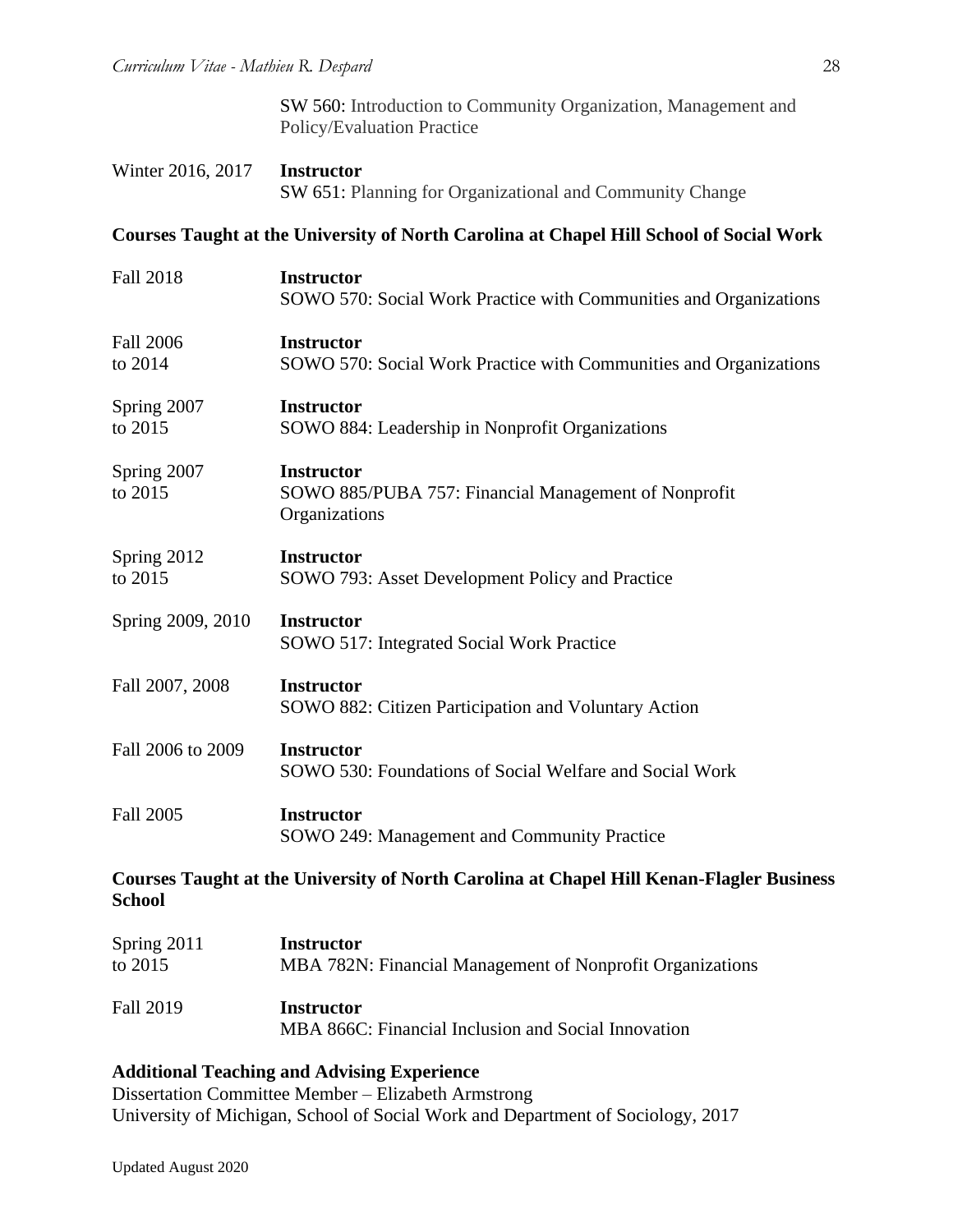PhD Research Practicum Second Reader University of Michigan, School of Social Work and Department of Political Science, 2016

Independent Study Supervisor University of Michigan (2 MSW students), 2016 University of Michigan (3 MSW students), 2017

Faculty Advisor, University of Michigan Dow Sustainability Fellows Distinguished Awards for Interdisciplinary Sustainability, Driving Hope project (Mary Mattson, student team lead, School of Social Work)

Teaching Mentor, SOWO 941 - Doctoral Student Teaching Practicum, University of North Carolina at Chapel Hill (6 PhD students) Fall 2007, 2008, 2009, 2010, 2013; Spring 2008.

University of North Carolina at Chapel Hill (10 MSW students, 1 MPH student, 1 Continuing Studies student), 2006-2015.

MSW Field Supervisor University of North Carolina at Chapel Hill, School of Social Work: 1996-97; 2005-06; 2006-07; 2007-08; 2009; 2013-14

MPH Master's Paper Second Reader University of North Carolina at Chapel Hill, Gillings School of Global Public Health: 2015

MPH Capstone Second Reader University of North Carolina at Chapel Hill, Gillings School of Global Public Health: 2014

MPA Capstone Committee Member University of North Carolina at Chapel Hill, School of Government: 2010

Faculty Mentor University of North Carolina at Chapel Hill, Robert E. Bryan Summer Fellowship Program: 2007

Faculty Mentor University of North Carolina at Chapel Hill, Carolina Challenge, 2007

MSW Field Supervisor Radford University, Radford, VA: 2003

BSW Field Supervisor Radford University, Radford, VA: 2002

Teaching Assistant, Health Policy Analysis (Capstone Course) Duke University**,** Durham, NC: Spring 2005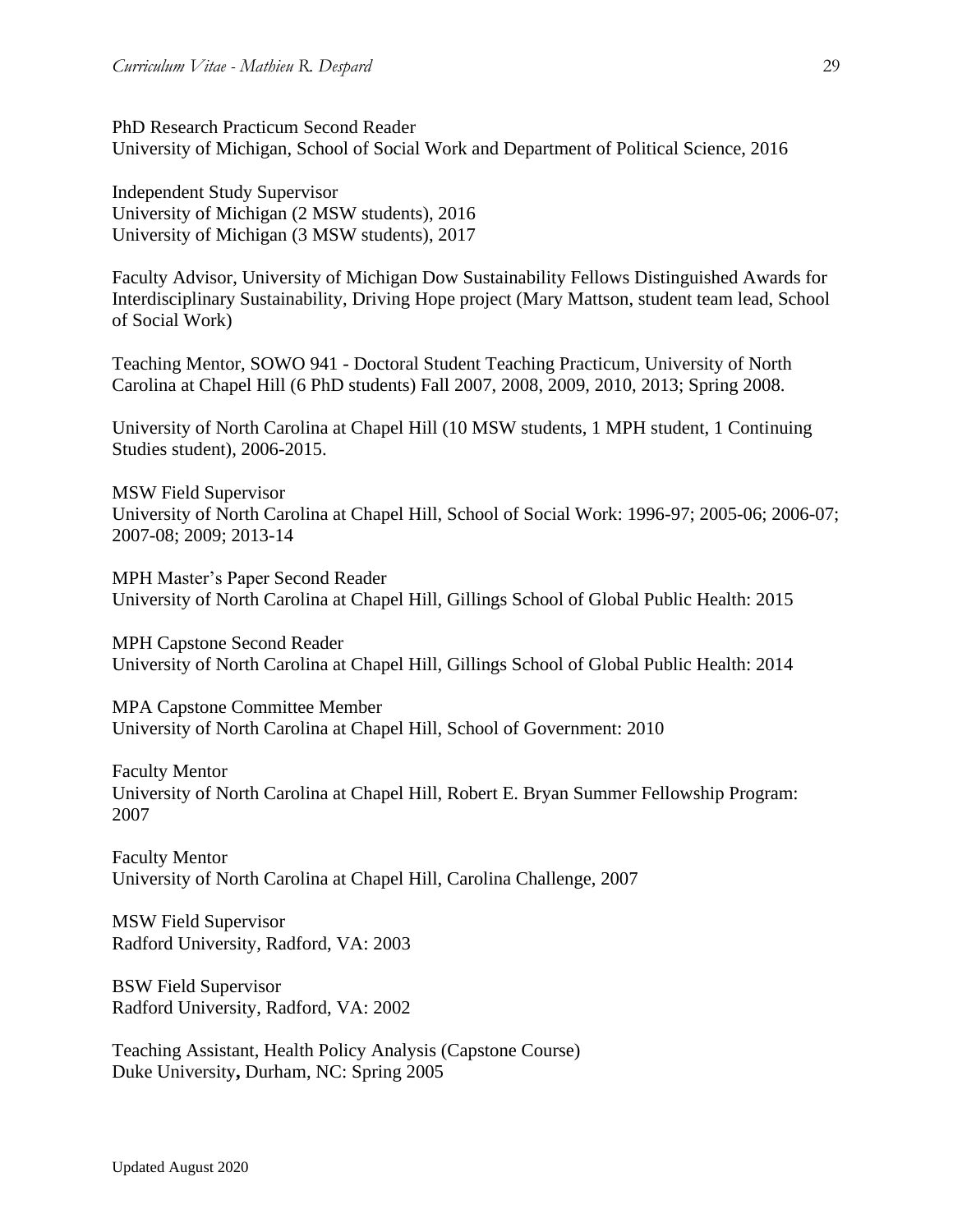# **CONSULTING AND TRAINING EXPERIENCE**

| 2017           | <b>Workshop Presenter - Financial Social Work</b><br>University of Michigan School of Social Work                                                                                                                            |
|----------------|------------------------------------------------------------------------------------------------------------------------------------------------------------------------------------------------------------------------------|
| 2016, November | <b>Consulting Reviewer</b><br>Pew Charitable Trusts, Washington, DC                                                                                                                                                          |
| 2015 to 2017   | <b>Consultant</b><br>MST Services, Charleston, SC                                                                                                                                                                            |
| 2010 to 2015   | <b>Application Reviewer</b><br>Triangle Community Foundation, GSK Impact Awards program                                                                                                                                      |
| 2009 to 2015   | <b>Trainer</b><br>UNC Chapel Hill Kenan-Flager School of Business – Nonprofit Board<br><b>Fellows Progam</b>                                                                                                                 |
| 2012, May      | <b>Consultant, Financial Social Work</b><br>College of Social Work, University of South Carolina, Columbia, SC                                                                                                               |
| 2006           | <b>Consultant, HIV Needs Assessment</b><br>Western North Carolina HIV/AIDS Consortium                                                                                                                                        |
| $2003 - 2004$  | <b>Course Instructor</b><br>Radford University Non-Profit Management Program, Radford and<br>Roanoke, VA                                                                                                                     |
| $2000 - 2003$  | <b>Consultant, Outcome-Focused Planning</b><br>United Way of America, various local United Ways                                                                                                                              |
|                | <b>HONORS &amp; AWARDS</b>                                                                                                                                                                                                   |
| 2020           | National Endowment for Financial Education Paper Award, for Workplace<br>financial counseling: Credit outcomes among lower-paid, entry-level workers<br>presented at the American Council for Consumer Interests conference. |
| 2017           | Association of Public Data Users (APDU) Data Viz Award (Best in Researchers<br>and Students category), for Mapping Financial Opportunity interactive map<br>developed with New America                                       |
| 2017           | Slavin-Patti Award for Practice Research, Human Service Organizations:<br>Management, Leadership & Governance Journal                                                                                                        |
| 2016           | <i>Emerging Scholars Travel Award, Office of Planning, Research, and Evaluation,</i><br>Administration for Children and Families, Research and Evaluation Conference<br>on Self-Sufficiency.                                 |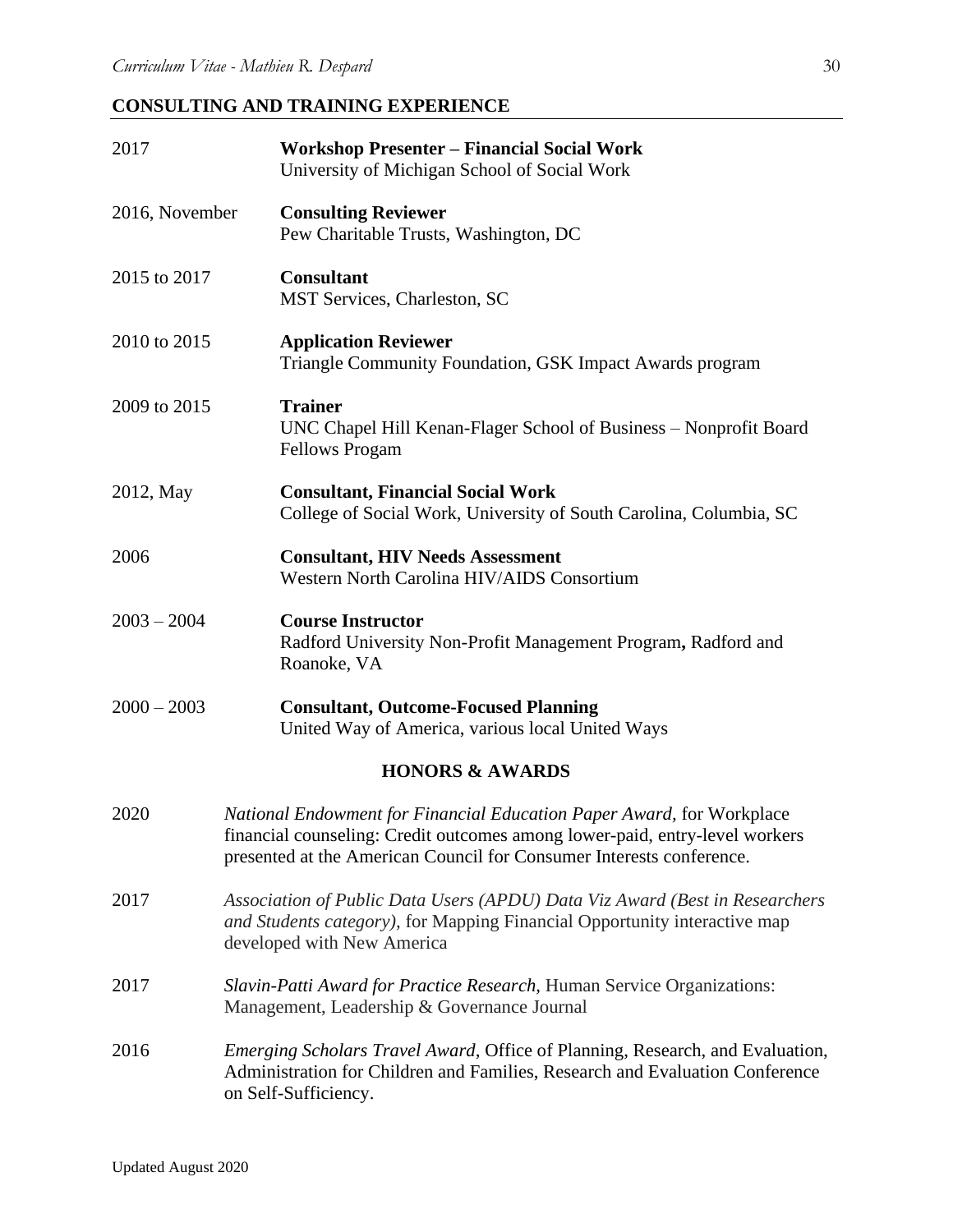| 2016 | Special Service to the School of Social Work, UNC School of Social Work<br><b>Student Organization</b>                 |
|------|------------------------------------------------------------------------------------------------------------------------|
| 2014 | Dean's Recognition of Teaching Excellence, UNC School of Social Work                                                   |
| 2014 | Most Innovative Faculty Member, UNC School of Social Work Student<br>Organization                                      |
| 2013 | Dean's Recognition of Teaching Excellence, UNC School of Social Work                                                   |
| 2012 | Most Innovative Faculty Member, UNC School of Social Work Student<br>Organization                                      |
| 2012 | Dean's Recognition of Teaching Excellence, UNC School of Social Work                                                   |
| 2011 | Most Innovative Faculty Member, UNC School of Social Work Student<br>Organization                                      |
| 2010 | Dean's Recognition of Teaching Excellence, UNC School of Social Work                                                   |
| 2010 | Most Innovative Faculty Member, UNC School of Social Work Student<br>Organization                                      |
| 2008 | Dean's Recognition of Teaching Excellence, UNC School of Social Work                                                   |
| 2009 | Most Innovative Faculty Member, UNC School of Social Work Student<br>Organization, 2008-2009                           |
| 2007 | Dean's Recognition of Teaching Excellence, UNC School of Social Work                                                   |
| 2008 | Most Innovative and Creative Faculty Member, UNC School of Social Work<br><b>Student Organization</b>                  |
| 2007 | Most Supportive Faculty Member, UNC School of Social Work Student<br>Organization                                      |
| 2006 | Dean's Recognition of Teaching Excellence, UNC School of Social Work                                                   |
| 2003 | "20 Under 40" promising young professionals, special focus section of the April<br>7, 2003 Blue Ridge Business Journal |
| 1998 | National Finalist, Cardinal Bernardin New Leadership Award, Catholic Campaign<br>for Human Development                 |
| 1994 | Jane Curtis Parker Scholarship Award, UNC School of Social Work                                                        |
| 1990 | Phi Beta Kappa                                                                                                         |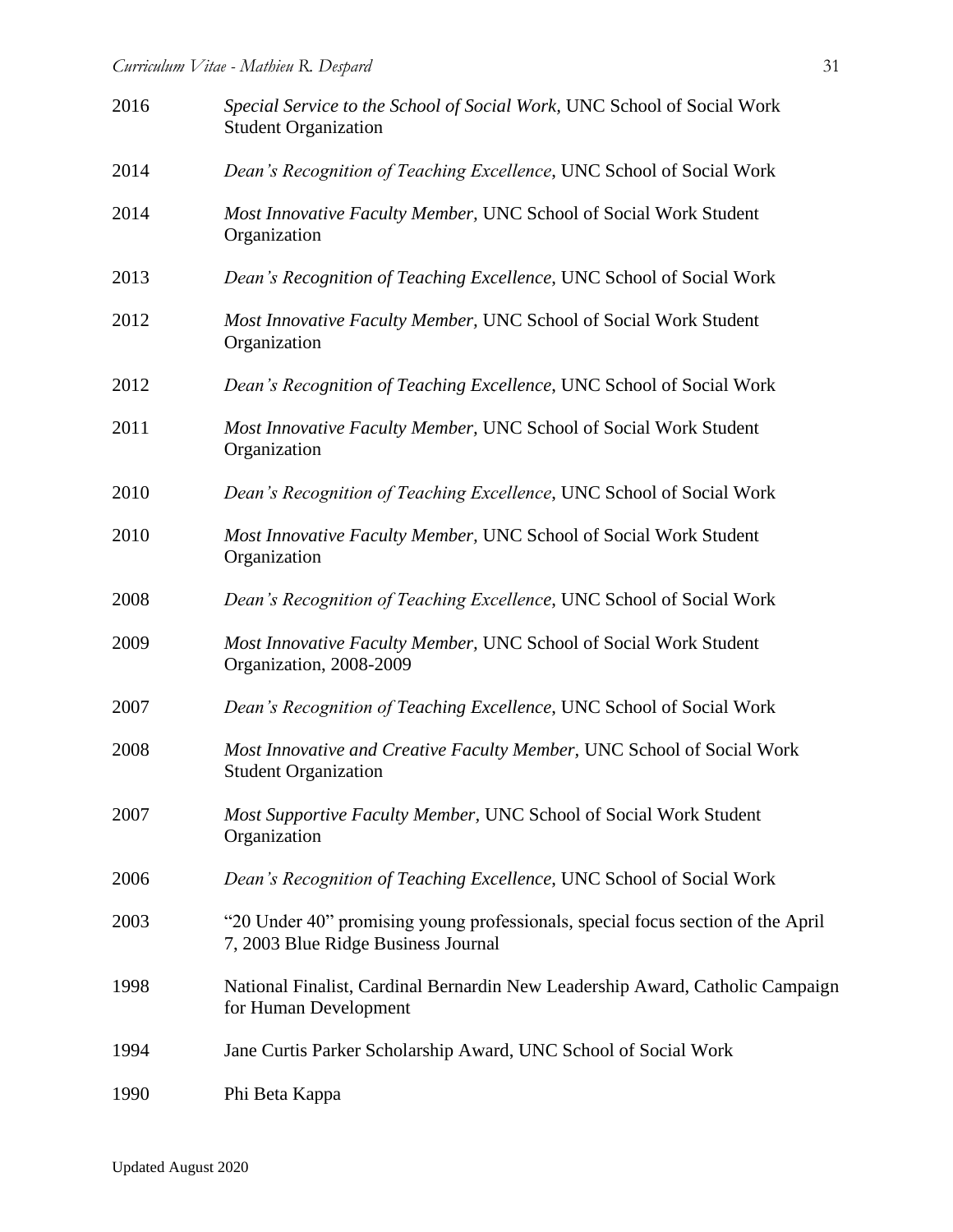# **SERVICE**

### **Service to the Department of Social Work, University of North Carolina Greensboro**

- 2019 present Joint PhD Program in Social Work Committee
- 2019 2020 Faculty search committee

#### **Service to the School of Social Work, University of Michigan**

- 2016 2017 Lecturer Annual Review Committee
- 2016 2017 Office of Global Activities, Advisory Board
- 2015 2016 Academic Concerns Committee

#### **Service to the School of Social Work, University of North Carolina**

- 2018 2019 Advisory Board, Social Entrepreneurship and Innovation Lab
- 2018 Strategic Planning Advisory Council
- 2013 Academic strategic planning subcommittee
- 2012 2015 Committee on Students
- 2012 2015 Committee on Faculty Mentoring, Advising & Teaching Awards
- 2007 2015 Lead Teacher, SOWO 570
- 2009 2015 Foundation Curriculum Committee
- 2007 2015 Teaching liaison (various courses)
- 2006 2015 Community, Management, and Policy Practice Concentration Committee
- 2007 2010 Curriculum Committee<br>2008 2009 Lead Teacher. SOWO
- Lead Teacher, SOWO 530
- 2008 2009 Integrated Social Work Practice Course Team
- 2007 2008 Committee on Students
- 2007 Advanced Curriculum Investment Team

#### **Service to the University of North Carolina**

| $2017 - 2018$ | Mentor, Graduate Fellowship Program, Center for Community Capital         |
|---------------|---------------------------------------------------------------------------|
| $2014 - 2015$ | Operations Committee, Center for Sustainable Enterprise, Kenan-Flagler    |
|               | <b>Business School</b>                                                    |
| $2012 - 2015$ | Advisory Board, Creating University Born Entrepreneurs (CUBE), Campus Y   |
| $2007 - 2015$ | Coordinator, Nonprofit Leadership Certificate                             |
| $2009 - 2015$ | Faculty adviser, Kenan-Flager School of Business, Nonprofit Board Fellows |
|               | Program                                                                   |
| $2007 - 2013$ | Faculty adviser, Student Health Action Coalition                          |
| 2007          | Faculty adviser, Millennium Promise, 2007                                 |

## **Other Academic Service**

- 2019 present Reviewer, Applied Economics 2019 – present Reviewer, Nonprofit and Voluntary Sector Quarterly 2018 – present Reviewer, Social Service Review 2017 – present Reviewer, Journal of Financial Counseling and Planning 2016 – 2017 Reviewer, Family Relations 2016 – present Consulting Editor, Social Work Research 2015 – present Reviewer, Journal of Community Practice
- 2015 present Reviewer, Journal of the Society for Social Work and Research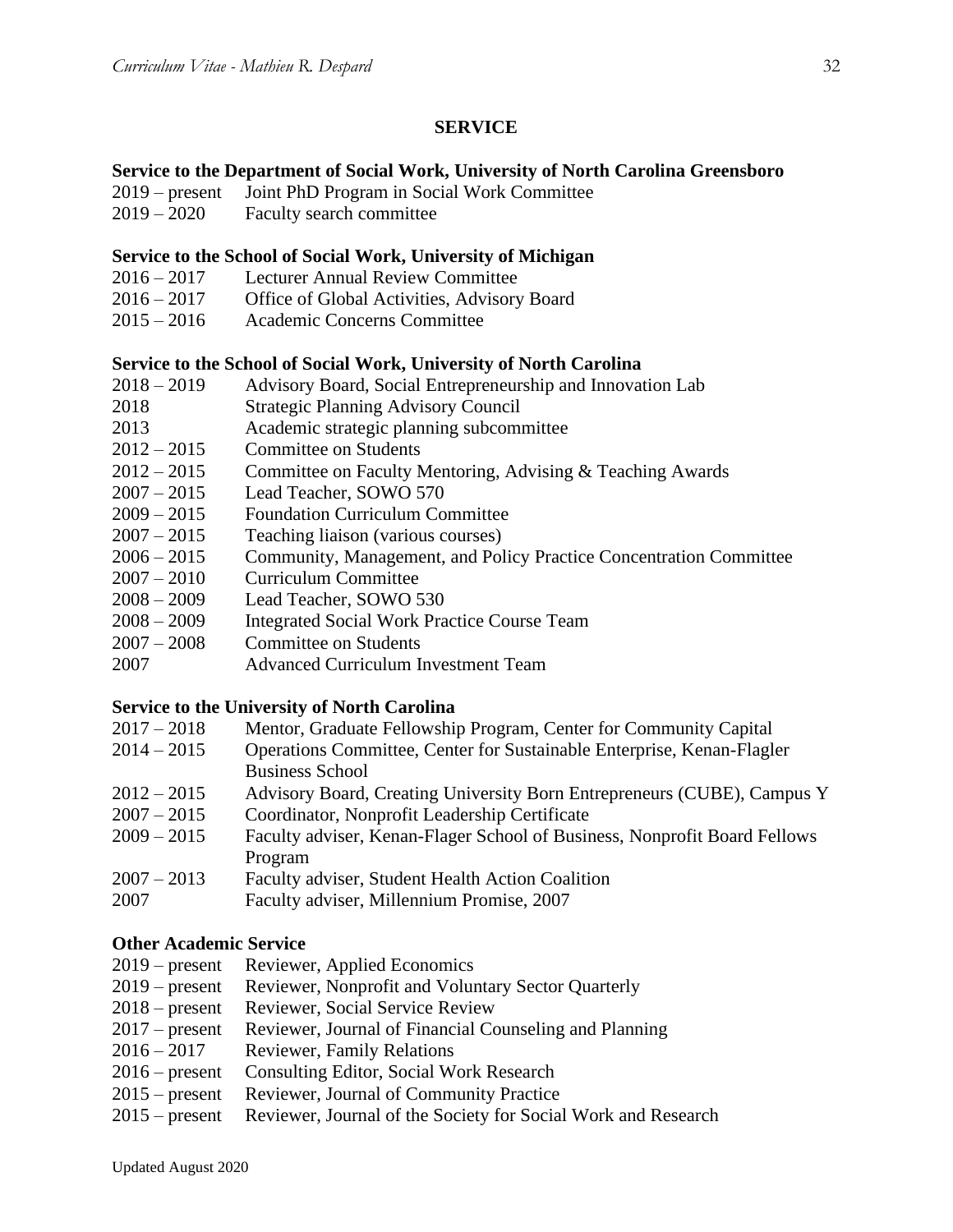| 2015, 2019       | Reviewer, Journal of Financial Therapy            |
|------------------|---------------------------------------------------|
| $2013$ – present | <b>Reviewer, Journal of Consumer Affairs</b>      |
| 2011             | Chapter reviewer, Oxford University Press         |
| 2010             | Book prospectus reviewer, Oxford University Press |

## **Service to the Profession**

| $2018$ – present | Leadership Council, Center for Excellence in Financial Counseling, University |
|------------------|-------------------------------------------------------------------------------|
|                  | of Missouri-St. Louis                                                         |
| 2017             | Content Contributor, Council on Social Work Education Economic Well-Being     |
|                  | Curricular Guide                                                              |
| $2016$ – present | Policy Task Force, Financial Capability and Asset Building for All, Grand     |
|                  | Challenges Initiative, American Academy of Social Work and Social Welfare     |

## **Service to the Community**

| $2019$ – present | Adviser, Triple Bottom Line Services, Pune, India                         |
|------------------|---------------------------------------------------------------------------|
| $2018$ – present | Adviser, Community Empowerment Fund, Chapel Hill, NC                      |
| 2017             | Strategic Planning Committee, Nonprofit Enterprise at Work, Ann Arbor, MI |
| $2008$ – present | Adviser, FEJ-USA, Delray Beach, Florida                                   |
| $2008$ – present | Adviser, Fondation Enfant Jesus, Lamardelle, Haiti                        |
| $2014 - 2015$    | Faculty advisory council, Community Empowerment Fund, Chapel Hill, NC     |
| $2012 - 2015$    | Academic Working Group, Child Youth Finance International, Amsterdam,     |
|                  | Netherlands                                                               |
| $2011 - 2013$    | Evaluation Committee, Durham Partnership for Children, Durham, NC         |
| $2005 - 2008$    | Durham Congregations, Associations and Neighborhoods, Durham, NC          |
| $2005 - 2006$    | Durham Health Partners, Specialty Access Committee, Durham, NC            |
| $2004 - 2006$    | Partnership for a Healthy Durham, Access to Care Committee, Durham, NC    |
| $2005 - 2006$    | Board of Directors, AIDS Community Residence Association, Durham, NC      |
| $2004 - 2006$    | Community Advisory Board, Duke AIDS Research & Treatment Center,          |
|                  | Durham, NC                                                                |
| $2002 - 2004$    | Board of Directors, Downtown Music Lab, Roanoke, VA                       |
| $2002 - 2003$    | Board of Directors, Grandin Theatre Foundation, Roanoke, VA               |
| $2001 - 2002$    | Vice President, Greater Raleigh Court Civic League, Roanoke VA            |
| $1996 - 1997$    | Advisory Board Member, Campaign for Human Development, Raleigh, NC        |
| $1989 - 1990$    | Sexual Assault Victim Education & Support (SAVES) Committee, Virginia     |
|                  | Tech, Blacksburg, VA                                                      |
| $1989 - 1990$    | Founder, Students Against Poverty, Virginia Tech, Blacksburg, VA          |
|                  |                                                                           |

## **PROFESSIONAL AFFILIATIONS**

American Council on Consumer Interests

Association for Community Organization and Social Administration

Association for Public Policy, Analysis, and Management

Council on Social Work Education

Financial Social Work Scholarly Network

National Association of Social Workers

Network for Social Work Management

Society for Social Work Research